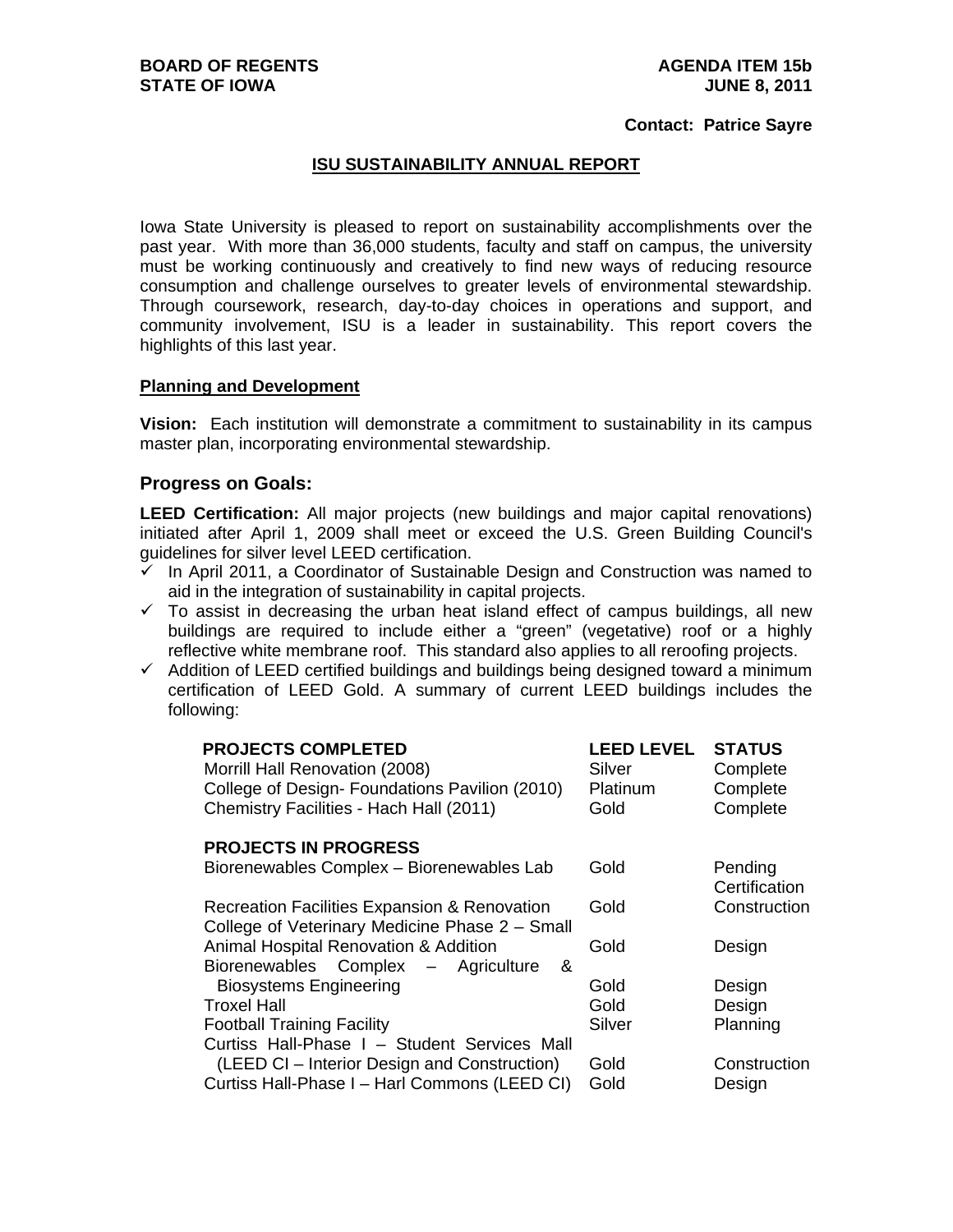# **BOARD OF REGENTS AGENDA ITEM 15b STATE OF IOWA** PAGE 2

- **Planned:** Design and Construction Services is planning a number of initiatives that demonstrate a commitment to sustainability related to LEED including:
	- o Developing standards for sustainable design into all small projects designed by staff.
	- o Developing standard specification for demolition waste diversion requirements and goals to be used in all bid projects.
	- o Iowa State University, the City of Ames and CyRide have worked collaboratively to develop an Intermodal Facility located on university land adjacent to the ISU campus and Campustown Business District. The Intermodal Facility serves as a central hub for multiple modes of transportation including, pedestrians, bicycles, taxi, ride share programs, airport limo service, inter-city bus service. CyRide routes are within a city block of the facility as well. The partnership effort sought and acquired grant funding through FTA, designed and bid the facility. The facility and site are under construction and scheduled for completion in June 2012.

## **Electronic Business Solutions**

- $\checkmark$  The university general catalog and campus directory are only available online and no longer printed.
- $\checkmark$  Student Counseling Services and Campus Room Scheduling join Accounting Services in going paperless in their record keeping and operations.
- $\checkmark$  In cooperation with the Government of the Student Body, the Memorial Union's Event Authorization process (including signatures) is scheduled to be online and fully paperless by Fall 2011.
- $\checkmark$  ISU Dining has converted three of 8 dining room menus from paper to electronic with a fourth being converted during Summer 2011 and planning for full conversion in progress.
- $\checkmark$  ISU Dining is testing a "Text and Tell" system for suggestions and feedback rather than the traditional paper system.
- $\checkmark$  The Department of Residence has greatly reduced its paper use through increased reliance on and expansion of their intranet system for staff communications. In addition, through increased use of and reliance on social media, paper usage for student communications has also been reduced significantly.
- $\checkmark$  The Center for Excellence in Learning and Teaching (CELT) in collaboration with Information Technology Services is offering an on-line course evaluation option for all colleges. In 2010 61,850 paper "bubble sheet" evaluation forms were eliminated through this paperless alternative.
- **Planned:** In partnership with the Government of the Student Body, the Memorial Union's Event Management Office has a set a goal of going fully paperless for all operations in FY12, which will encompass room scheduling, event authorization, and overall operations. Through an online system, not only will operations become less consumptive and more efficient, customers will have 24/7 online access to check room availability and make reservations.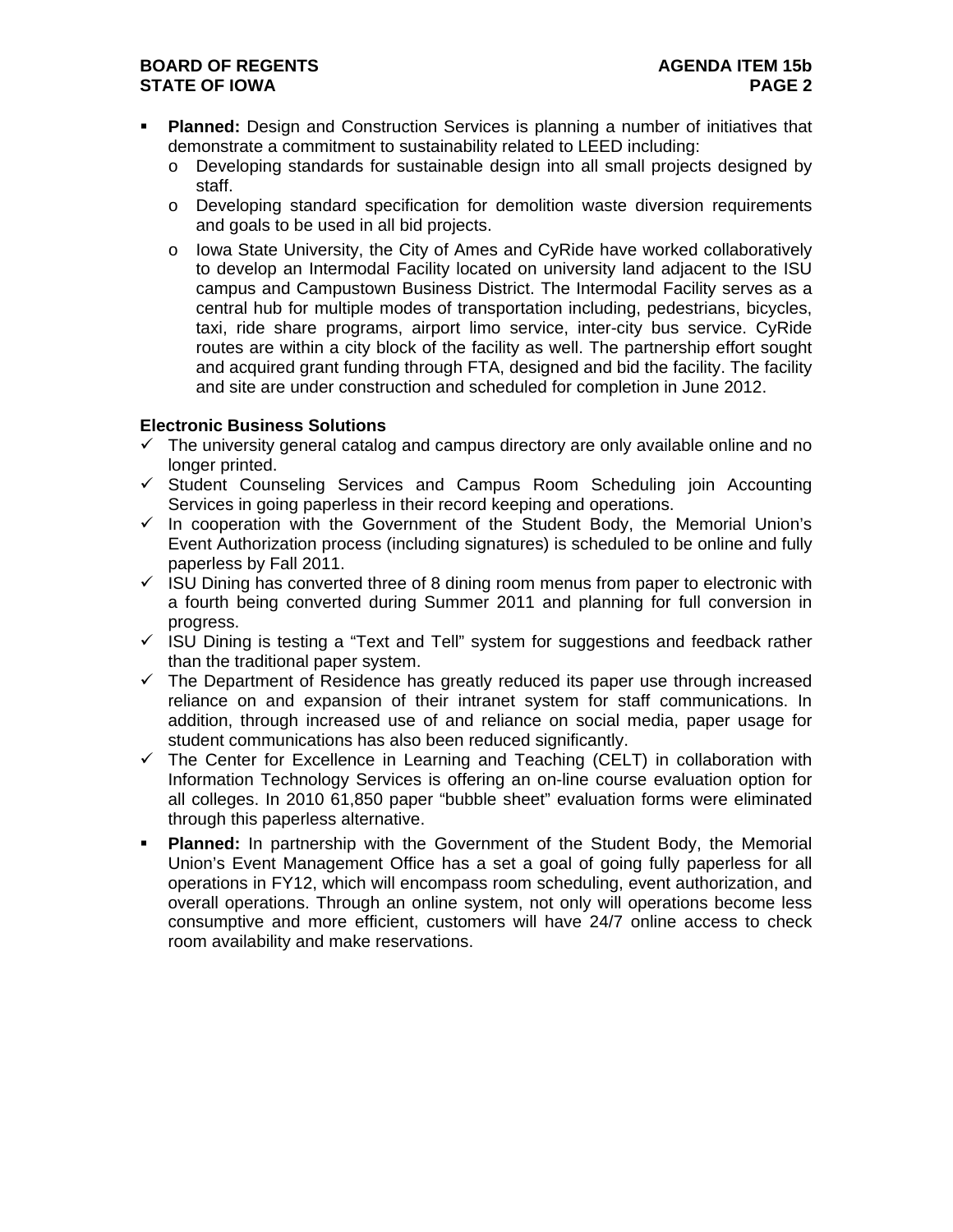# **Purchasing**

**Vision:** Each institution shall adopt a campus-wide environmentally preferable purchasing plan that is consistent with best practices in higher education. These policies will increase the purchase of products with a reduced environmental impact, while balancing the purchase decision with fiscal responsibilities.

### **Progress on Goals:**

### **Source Reduction**

- $\checkmark$  ISU Dining, through Food Stores, now uses Ecolab dish cleaning products that are solid, dissolvable tablets with no external packaging.
- $\checkmark$  ISU Dining offers students the option to purchase "green" to-go containers in all residence halls dining facilities. The containers provide students a reusable, nondisposable option for "meals to go". Clean containers can also be used at detail campus dining locations. After the initial purchase of a container, students exchange used containers at dining centers for a clean one, refill, and repeat. Containers were introduced Fall 2010 and in their first year, nearly 2,000 have been sold to students, faculty, and staff  $-1,000$  within the first two months.

## **Buy Local**

- $\checkmark$  This year \$939,242 (12%), up from \$500,000 (10%), in local products were purchased in the areas of produce, meat, honey, eggs, dairy, popcorn, and condiments. A new local item being explored for 2011-12 is farm-raised tilapia.
- $\checkmark$  Department of Residence utilized locally-produced energy efficient windows for a remodeling project in one of three campus apartment communities.

## **Green Goods and Services**

 $\checkmark$  To date 90% of all university cleaning supplies are green certified.

### **E-procurement**

Purchasing has incorporated additional commitment e-procurement that has had a significant sustainable impact on the entire campus community. The following measureable results have been realized:

- $\checkmark$  Reduced the number of invoices processed through Accounts Payable by 31% over the past 10 years.
- $\checkmark$  Reduced the number of checks written for procurements by 31% over the past 10 years.
- $\checkmark$  Reduced postage (mailings) by 73% over the past 5 years (through online posting of bids, computer emailing of purchase orders to vendors and departments, and eprocurement (CyBuy and P-Card).
- $\checkmark$  Reduced the number of purchase orders written and processed by 25.6% in the past five years and 85% in the past 10 years (from 62,916 to 9,474) due to developing strategic long-term contracts and implementation of e-procurement solutions (CyBuy and P-Card).
- $\checkmark$  Significant paperwork reduction has been achieved through e-procurement solutions while ISU expenditure volumes have increased 59%.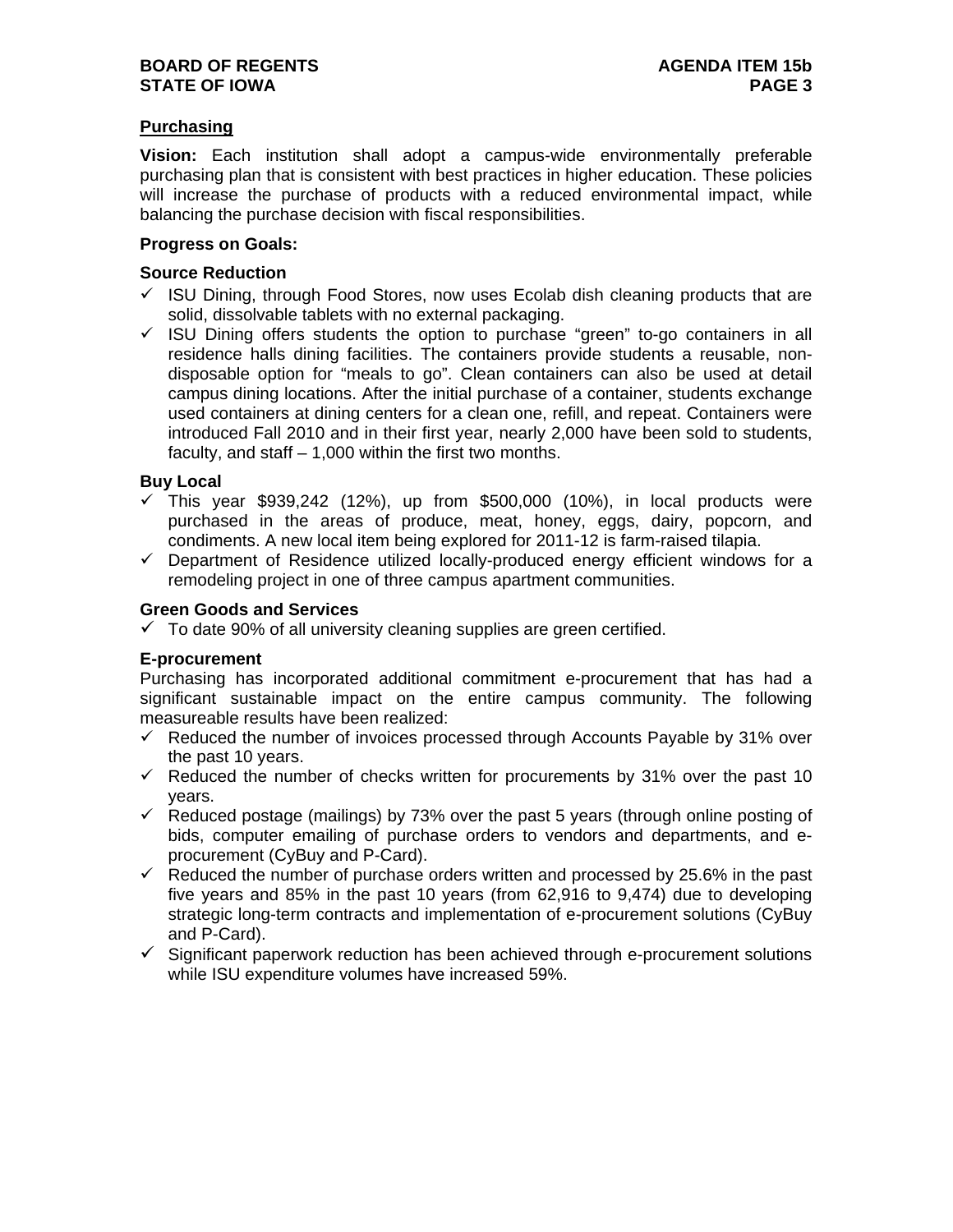## **BOARD OF REGENTS AGENDA ITEM 15b STATE OF IOWA** PAGE 4

## **Energy and Climate**

**Vision:** Institutions shall commit to pursuing climate neutral operations through energy efficiency, conservation, on-site generation and strategic procurement of clean and renewable energy.

# **Progress on Goals:**

## **Metering**

Iowa State University has completed most of its planned metering additions. Additional metering is installed as part of major building remodeling projects or as new buildings are constructed. Iowa State's metering of campus utilities is currently at the following percentages:

- $\checkmark$  100% of electricity is metered
- $\checkmark$  90% of steam is metered
- $\checkmark$  90% of chilled water is metered
- $\times$  50% of potable water is metered

## **Energy Portfolio**

- $\checkmark$  lowa State University has signed a contract to purchase up to 10 percent of its electrical energy from a wind farm located in northern Story County. This is a joint contract with the City of Ames, who will purchase up to 15 percent of its electrical energy. Through this joint contract, campus coal consumption was reduced by 4,825 tons in 2010.
- $\checkmark$  lowa State University completed test burns of wood pellets and wood chips on two of its boilers in the fall of 2010. The test burns were successful and demonstrated that these boilers could burn up to 15% clean wood products without significant effects on capacity or unacceptable effects on boiler emissions. Permitting the boilers with the DNR to burn these products can be done without major efforts. However, the cost of the wood products is higher than coal and will result in increased utility costs to the campus.
- $\checkmark$  The three Regent institutions have collaborated on a joint Environmental Strategies Study. This study will identify alternatives to meet recent and proposed environmental regulations that affect each of the campus power plants. Phase 1 of the study will be completed by June of 2011 and will identify 5-6 alternatives for each campus. The next step will be for each campus to select 2-3 projects for further analysis. Ultimately each campus will select a final alternative to modify its power plant to meet the new regulatory requirements by the compliance date of March 2014. All alternatives will reduce air emissions from the campus power plants.
- **Planned:** Iowa State University is planning to obtain the necessary permits to burn clean wood products and would pursue this further if the economic situation changes to where wood can be added without impacting utility costs significantly.
- $\checkmark$  lowa State University has joined the Environmental Protection Agency's Green Power Partnership focused on reducing the environmental impacts associated with purchased electricity use.
- $\checkmark$  lowa State University has joined Environmental Protection Agency's Combined Heat and Power (CHP) Partnership. The CHP Partnership is a voluntary program seeking to reduce the environmental impact of power generation by promoting the use of CHP. The Partnership works closely with energy users, the CHP industry, state and local governments, and other clean energy stakeholders to facilitate the development of new projects and to promote their environmental and economic benefits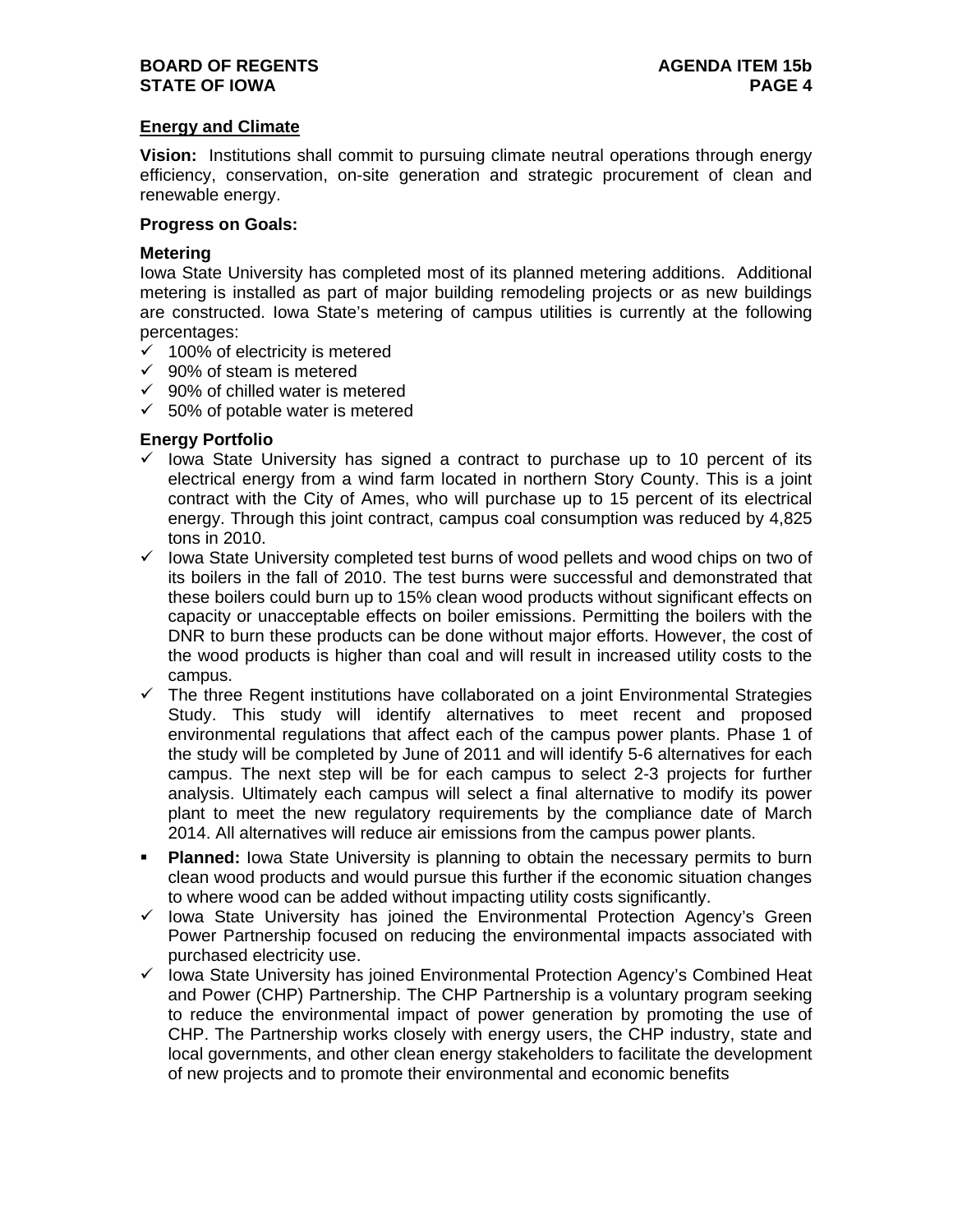# **BOARD OF REGENTS AGENDA ITEM 15b STATE OF IOWA** PAGE 5

- $\checkmark$  The Iowa State University Alumni Center is taking part in the 2011 Energy Star National Building Competition focused on improving the energy efficiency of commercial buildings.
- $\checkmark$  Information Technology Services has joined EPA's Low Carbon IT Power Campaign Power Management Pledge, focused on reducing the energy consumed by information technology equipment, and was named as one of the top 5 campaign contributors in 2011.
- $\checkmark$  In partnership with the City of Ames Electric Services and the Iowa Energy Group, the Iowa State University Greek Community has kicked off a *Greeks Go Green* initiative initially focused on increasing the energy efficiency of housing in the Greek Community.
- $\checkmark$  The Memorial Union has implemented a "smart" powerstrip program aimed at eliminating phantom energy.
- $\checkmark$  To date, 13 campus energy efficiency projects, providing an annual ROI of \$170,898, have been funded through Iowa State University's Live Green Revolving Loan Fund (http://www.livegreen.iastate.edu/loan). The Live Green Revolving Fund was recently highlighted in the Sustainable Endowment Institute's publication, "Greening the Bottom Line: The Trend Toward Green Revolving Loan Funds on Campus" (http://greeningthebottomline.org/).
- $\checkmark$  As part of classroom remodeling standard procedures, Facilities Planning and Management has added the inclusion of energy efficient lighting updates which includes ballasts, light bulbs, and occupancy sensors. To date 50% of classrooms have gone through this enhanced remodel program.
- $\checkmark$  Thirty-three Green Teams (http://www.livegreen.iastate.edu/involved/teams/) have been formed on campus and are exploring how to save energy in their individual colleges, major administrative units, or buildings, and to develop strategic plans and goals that support energy savings and sustainability.
- $\checkmark$  Facilities Planning and Management has formed Energy Efficiency Teams to complete energy audits in all campus buildings on focused areas of opportunity. Common space lighting audits were the focus of this year's audits. FP&M also maintains an energy consumption tracking website that allows individual campus building energy consumption (as well as total university consumption) to be available for information and awareness 24/7. http://www.fpm.iastate.edu/utilities/billing/benchmarks\_building.asp
- $\checkmark$  Department of Residence has been working toward implementing building automation systems for lighting and HVAC systems for campus housing. To date, four residence halls (20%) have automation systems that have resulted in a 50% reduction of lighting usage in hallways during limited- use hours (11pm-6am) and HVAC "set spread" of 6-8 degrees.
- $\checkmark$  As part of campus housing remodel and renovation standard procedures, Department of Residence has included energy efficiency as an area of primary consideration for each project. As a result, lighting timers have been installed in seven residence halls (30%) to reduce hallway lighting by 50% during non-peak hours (11pm-6am). Timers coupled with automation systems are reducing lighting by 50% in half of the university's residence halls. In addition to reducing lighting, focus is also given to upgrading inefficient lighting, eliminating unnecessary lighting (for example the removal of can lights and the collective use of over 9kw of energy), encouraging responsible use of lighting by residents (through the installation of 6800 light switch "Save Energy Turn Off the Lights" covers); replacing inefficient windows, siding, and fan coil units, and replacing 211 top load washing machines with front load models resulting in a 50% reduction of energy and water usage.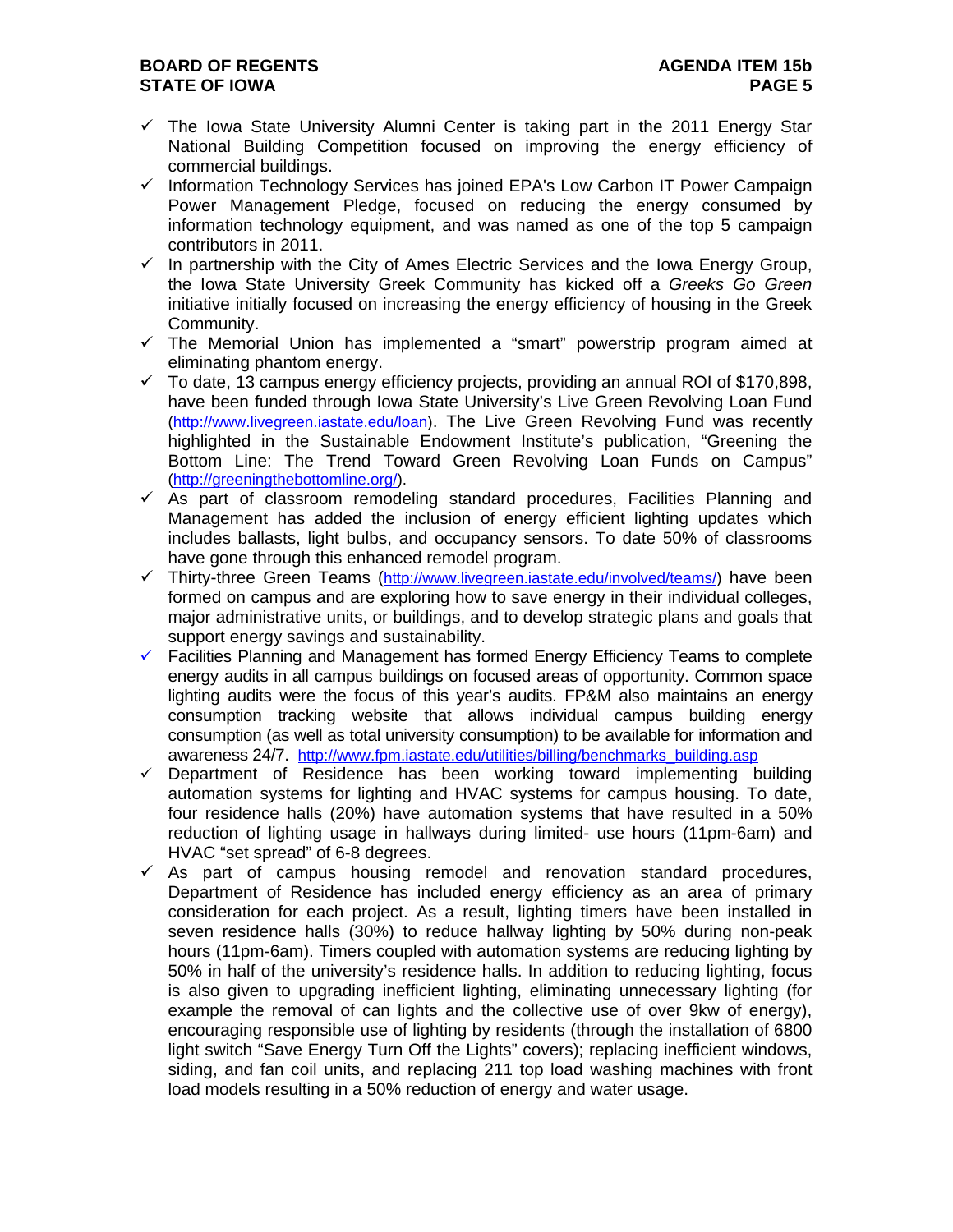# **BOARD OF REGENTS AGENUS AGENDA ITEM 15b STATE OF IOWA** PAGE 6 **PAGE 6**

- $\checkmark$  During the 2010 winter break, Facilities Planning and Management spearheaded the continuation of the holiday shut-down opportunity for campus buildings to incorporate additional energy savings opportunities during the 11-day winter break. Forty-seven buildings took part, resulting in an energy savings of \$38,000 and a two-year holiday break savings of over \$150,000.
- **Planned:** ISU Dining and the Department of Residence are investigating the implementation of a "smart" powerstrip program.
- $\checkmark$  ISU Athletics, with assistance from Environmental Health and Safety, replaced a 40 year-old chiller in Hilton Coliseum resulting in the removal from operation and capture of over 700lbs of chlorofluorocarbons (CFCs).
- $\checkmark$  Facilities Planning and Management has installed 11 additional solar trash compactors on central campus to replace conventional trash cans. The Department of Residence has also added 30 solar compactors around the residential housing areas for a total of 42 solar trash compactors currently being utilized on the Iowa State University campus. In addition to reducing trash pick-ups by a ratio of 5:1, the compactors "clean notification system" has eliminated all fuel usage and emissions except when the compactor is full and ready for pick-up.
- $\checkmark$  University Transportation Services has increased their hybrid vehicles by 20% since last year and the total fleet now includes over 200 vehicles that are low- and noemissions vehicles.
- $\checkmark$  Mulching kits have been added to all University mowers thus allowing on-site reuse, and reducing emissions related to transporting material to the University Compost Facility.
- $\checkmark$  Through a student-driven initiative, and in partnership with University Transportation Services and Parking Division, Iowa State University will offer a campus car sharing program through WeCar (a subsidiary of Enterprise) starting Fall 2011. Car sharing programs offer a short-term car rental opportunity to any student, 18 or over, to allow students an alternative option for transportation besides bringing an additional car onto campus.
- $\checkmark$  University Transportation Services researched and developed a new procurement policy to replace compact vehicles with alternative midsize vehicles. This change was made to lower costs (compact vehicles cost more to run then a midsize vehicle) and increase E-85 consumption.
- $\checkmark$  Veenker Memorial Golf Course has increased their use of electric vehicles in place of gas-powered golf carts and small utility vehicles, purchased new greens mowers that use an electric reel drive system, and replaced two gas-powered dump trucks with diesel trucks.
- $\checkmark$  Parking Division has eliminated one vehicle from their fleet, as well as implemented more walking and biking routes for parking enforcement. The result is a reduction of 10,089 miles driven in one year.
- $\checkmark$  Cy-Ride has replaced 17% of its fleet (12 buses) with Hybrid buses resulting in an annual savings of 23,000 gallons of fuel and a reduction of 210,513 kilograms of  $CO<sub>2</sub>$ .
- $\checkmark$  Members of the student organization, ISU Biobus, are making biodiesel from used ISU Dining cooking oil and providing biodiesel to CyRide for use in their fleet.
- $\checkmark$  Through a student-driven initiative by the student organization Engineers for a Sustainable World, ISU took part in the EPA Game Day Recycling Challenge in 2010– focused on diverting game day waste. ISU was the only Regent Institution to participate in this year's event and one of six Big 12 schools to participate. Of 75 participating schools, ISU ranked 21<sup>st</sup> in greenhouse emissions reduction.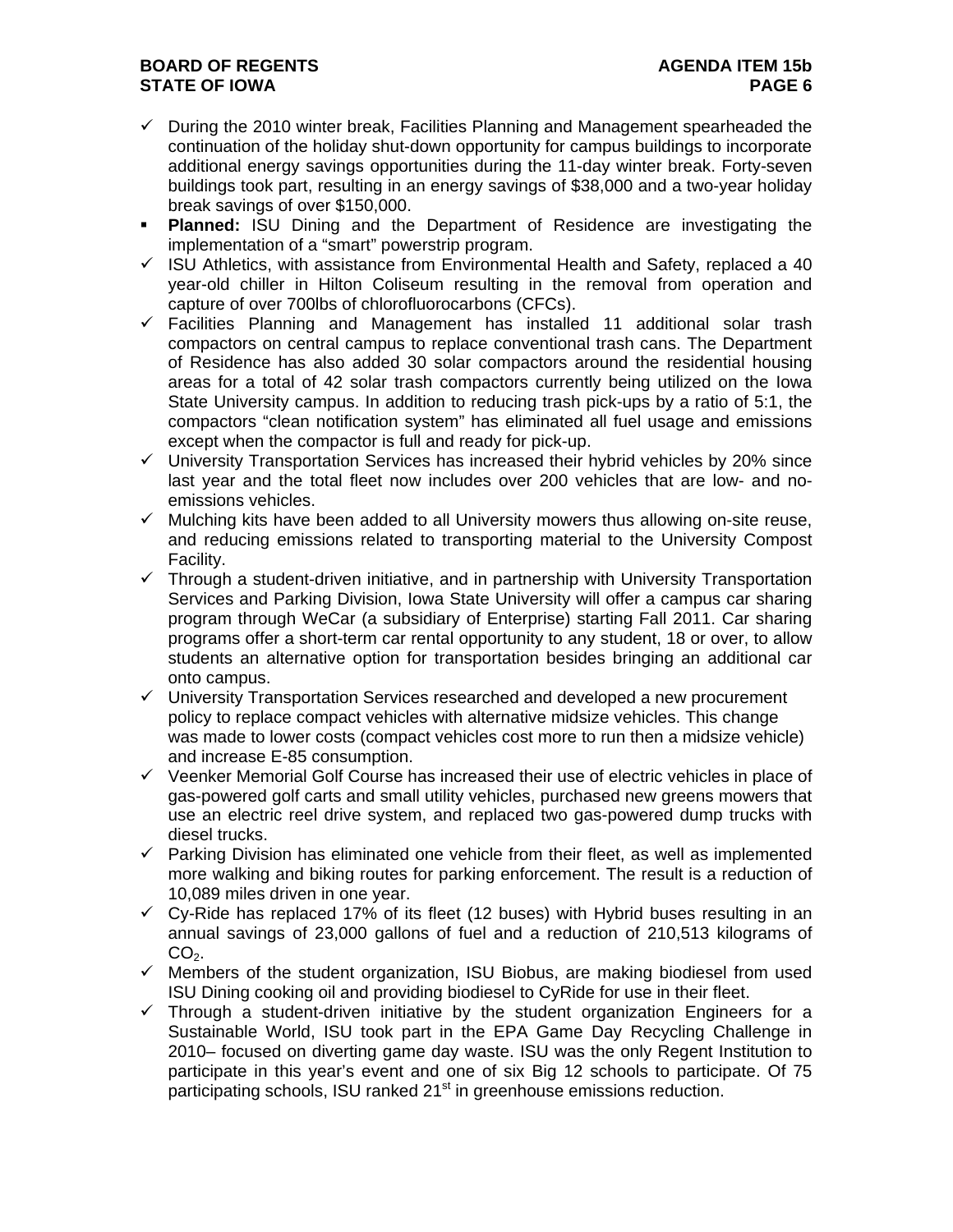## **Planned:**

- o Through a student-driven initiative, discussions are taking place with Outdoor Recreation Services regarding the opportunity to offer a bike sharing program for students, faculty, and staff.
- o As supply is available, Facilities Planning and Management will test the use of the student-produced biodiesel in their fleet.

### **Materials and Recycling**

**Vision:** Regent institutions shall reduce the volume of materials and resources consumed, and reuse or recycle resources and materials whenever possible, with the long-term objective of contributing to the development of a waste-free society.

## **Progress on Goals:**

# **Recycling**

- $\checkmark$  The University Compost Facility has the capacity to process 15,000 tons of materials annually, including animal farm manure and bedding, campus yard waste, biomass research waste, and food waste from campus dining facilities. 2010 compost production was 7,800 tons. All finished compost is utilized for campus projects.
- $\checkmark$  Facilities Planning and Management have added mulching kits to all mowers, thus allowing on-site reuse and reducing materials taken to the University Compost Facility.
- $\checkmark$  Department of Residence recycled 900 mattresses in 2010, allowing 94% of materials to be reclaimed. In addition, the recycling company with whom they contracted returned 20% of their profits back to the University and community (10% ISU General Scholarship Fund and 10% United Way of Story County). DOR also found recycling outlets for 480 sets of non-reusable dorm room furniture.
- $\checkmark$  University Marketing recycled weather damaged banners that had previously hung on campus buildings and on University Boulevard (and had no viable reuse or recycling options) into tote bags this past year and offered them for public sale at the University Bookstore.
- $\checkmark$  Facilities Planning and Management is de-manufacturing non-reusable classroom furniture to take advantage of commodity recycling opportunities.
- $\checkmark$  lowa State University's TreeCYcle Program has salvaged 4,000 board feet of reusable lumber from downed campus trees in 2010 (a total of 7,000 board feet since the start of the program). This lumber is utilized for campus projects including award frames for the annual Live Green Excellence in Sustainability Awards, materials for sustainable furniture courses, and furniture for campus buildings and operations.
- $\checkmark$  The Department of Residence multi-commodity recycling program (mixed paper, redeemable cans and bottles, plastics, and wet board) collected over 44 tons of material during 2010.
- $\checkmark$  Facilities Planning and Management has added a "layer" to its online campus map menu options which shows all campus recycling locations for white paper, newspaper, and cardboard.
- $\checkmark$  In partnership with Food Stores and Goodwill, ISU Dining added a recycling program for all of their "waste" uniforms.
- $\checkmark$  The Memorial Union Hotel provides all of its used pillowcases for reuse through the non-profit organization "Little Dresses for Africa".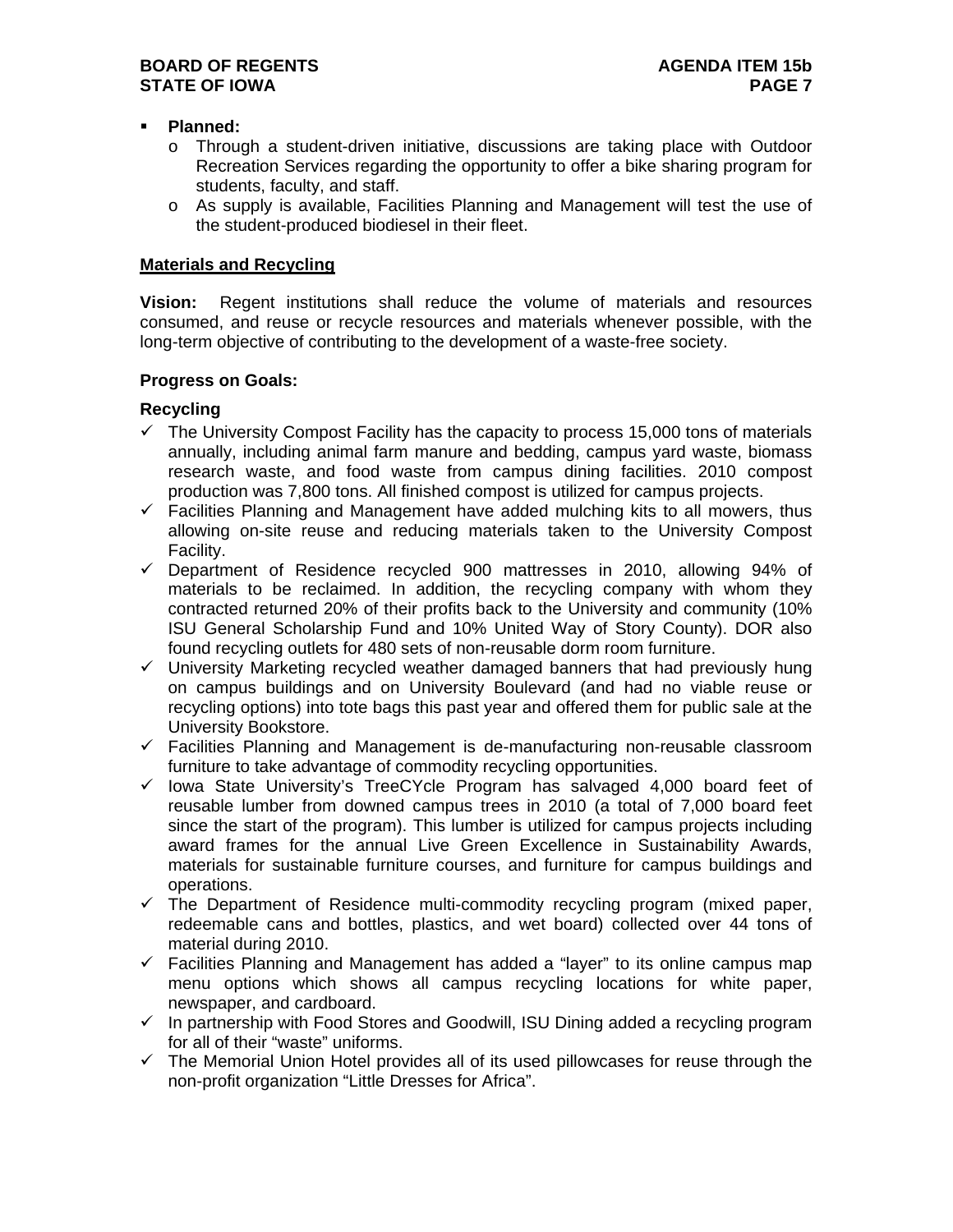# **BOARD OF REGENTS** AGENDA ITEM 15b **STATE OF IOWA** PAGE 8

- $\checkmark$  Facilities Planning and Management offered a "Green Your Scene" cleanout event during the 2010 summer semester to encourage recycling opportunities for unwanted materials. Through this collection (which included targeted waste streams of paint, appliances and mixed paper), nearly 30 tons of materials were recycled.
- $\checkmark$  Through the Department of Residence's SAVE (Simple Act Vital Effect) Move Out recycling/reuse program 175 grocery bags of food were provided to local food pantries and three truckloads of other household items (including ~600 pounds of clothing) were donated to local charities.
- $\checkmark$  ISU Athletics, through a partnership with a local non-profit Cans 4A Cause offers beverage container recycling at all home football games and for all winter season events at Hilton Coliseum.
- $\checkmark$  ISU Dining offers various surplus supply containers (cottage cheese containers, plastic buckets, etc.) to students, faculty, and staff and local farmers and residents for reuse.
- $\checkmark$  Information Technology Services has implemented initiatives which focus on reducing the need for physical assets (as well as increasing power savings) including:
	- o Server consolidation using virtual servers and centralized storage to reduce the power demand, cooling demand, number of physical servers, heat output, and physical space requirements. Currently, consolidation is occurring at a ratio of approximately 20 virtual servers per physical server (total of 400 servers). In moving forward, the goal is approximately 50 virtual servers per physical server.
	- o Virtual desktop environment replacing desktops with thin clients as they near the end of their lifecycle. In addition to reducing the amount of physical assets, thin clients use far less power (over 80% on average) than a standard desktop computer. Additional benefits include a longer product lifespan, less noise pollution, and less heat output. ITS has deployed over 200 thin clients and 400 virtual desktop sessions to date.

# **Planned:**

- o Facilities Planning and Management is investigating further enhancement of their online campus map "recycling layer" menu option to include additional campus recycling efforts.
- o Through collaboration between Parks Library and the Government of the Student Body Sustainability Committee, a pilot project focusing on the feasibility of expanding campus recycling opportunities through single-stream recycling, will be implemented in the library starting Fall 2011.

# **Conserving**

 $\checkmark$  Information Technology Services offers tracking of total paper usage within designated printing "environments". This has been implemented on all ITS managed student, faculty, and staff printers.

# **Materials**

- $\checkmark$  Facilities Planning and Management offered a "Green Your Scene" cleanout event during the 2010 summer semester to encourage recycling opportunities for unwanted materials. Through this collection (which included electronics as a targeted waste stream), over 51 tons of materials were recycled.
- $\checkmark$  Through a collaboration of the Iowa Department of Transportation and the Iowa Department of Natural Resources Waste Exchange Program, University employees were invited to take part in a recycling event during Earth Week for personal electronics.
- $\checkmark$  Through ISU Dining's increased reusable mug discount of 35¢, implemented in April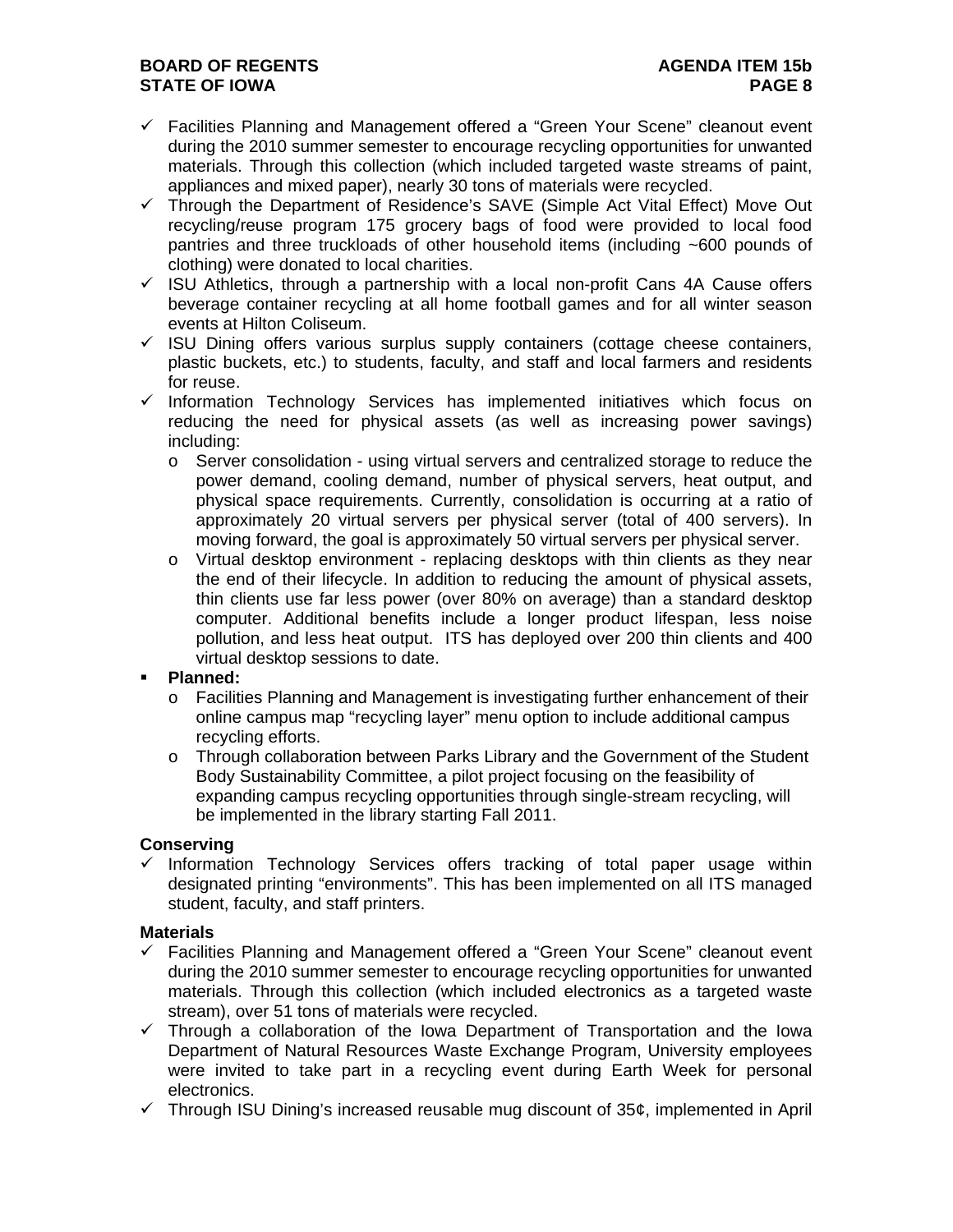of 2010, an average of 90 disposable coffee cups are kept out of the daily waste stream.

- $\checkmark$  In collaboration with ActivUS, a student organization with a focused campaign to phase out the use of disposable water bottles, ISU Dining has provided reusable water bottles for a "bottle exchange event" as well as installed refill stations in two of its campus convenience stores. In addition, through an ISU Design and Construction Services requirement in 2010, a refill station must be available on the first floor of any new construction or major renovation building project. As a result these initiatives, a total of 26 refill stations are now available in various campus locations.
- $\checkmark$  The Frederiksen Court Community Council organized and facilitated a holiday decorating event for one of the university's dining café locations involving the creation of decorations made from recycled materials.
- $\checkmark$  An increased consideration of purchasing items in bulk, for example University Transportation Services' purchase of bulk washer fluid, has reduced waste significantly through multiple campus units and operations.
- $\checkmark$  The student residence hall organization, the GreenHouse Group, implemented a recognition program for residence hall floor Recycling Chairs who have gone above and beyond in their support and expansion of recycling. Five chairs (out of 130) were recognized in 2010.
- $\checkmark$  Through a student-driven initiative by the student organization Engineers for a Sustainable World, Iowa State University took part in the EPA Game Day Recycling Challenge in 2010 – focused on diverting game day waste. ISU was the only Regent Institution to participate in this year's event and one of six Big 12 schools to participate. Of 75 participating schools, ISU ranked  $39<sup>th</sup>$  in overall waste diversion and 26<sup>th</sup> in per capita diversion.
- $\checkmark$  Through a partnership with Waste Management, the student organization, the GreenHouse Group, has established a beverage container recycling initiative, "Get Caught Green Handed", at Iowa State University's annual VEISHEA event.
- $\checkmark$  Through a student-driven and managed initiative by the student organization, the GreenHouse Group, Iowa State University took part in the international recycling competition, Recyclemania in 2011. ISU was the only Regent institution to participate in this year's event and ranked 96 out of 145 in the Benchmark Division with an average per capita recycling rate of 4.36 pounds.
- $\checkmark$  ISU Dining has expanded their donation of "day-old" items to include five dining café locations and provides support to community programs and organizations including Food at First (a free meal program) and Youth and Shelter Services.
- $\checkmark$  The Frederiksen Court Community Council sponsored a t-shirt collection event aimed at reducing the university's waste stream. Over 2,000 t-shirts were collected from the university community and will be distributed to local, national, and international people in need through Cross Ministries.
- $\checkmark$  ISU Dining has expanded their food waste composting program to include the suites at Jack Trice Stadium, resulting in the diversion of an additional 1,000 pounds from the waste stream.
- $\checkmark$  ISU Athletics has eliminated all paper towel waste in Jack Trice Stadium through the installation of hand dryers.
- $\checkmark$  ISU Dining has started offering used coffee grounds to students, faculty, and staff and local farmers and residents for reuse.
- $\checkmark$  ISU Athletics, through a partnership with a local non-profit Cans 4A Cause has started offering beverage recycling containers to student organizations to promote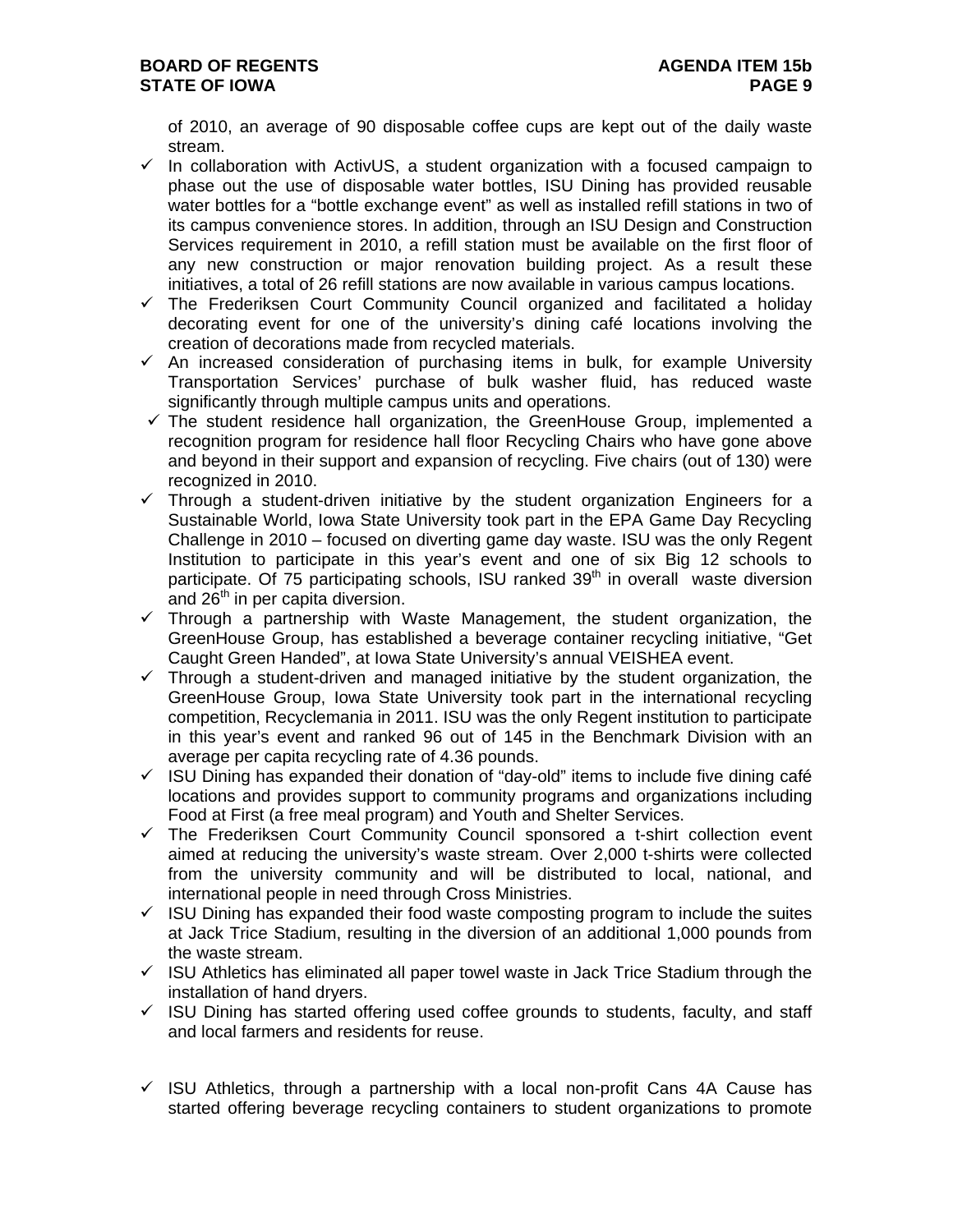and increase event recycling.

 $\checkmark$  ISU Dining sponsored an Earth Week FreeCycle Event offering students, faculty, and staff the opportunity to trade, donate, and take unused personal items (including clothing, small appliances, and misc. household and residence hall room items) and reduce the university's waste stream.

### **Transportation**

Vision: Regent institutions shall develop transportation strategies that increase fuel efficiency and reduce fuel use, air pollution and carbon dioxide emissions while providing opportunities for alternative transportation including bicycle and pedestrian infrastructure.

Progress on Goals:

**Emissions** 

- $\checkmark$  University Transportation Services have increased their hybrid vehicles by 20% since last year and their total fleet includes over 200 vehicles low and no emissions vehicles.
- $\checkmark$  University Transportation Services researched and developed a new procurement policy to replace compact vehicles with alternative midsize vehicles. This change was made to lower costs (compact vehicles cost more to run then a midsize vehicle) and increase E-85 consumption.
- $\checkmark$  Veenker Memorial Golf Course has increased their use of electric vehicles in place of gas powered golf carts and small utility vehicles, purchased new greens mowers that utilize an electric reel drive system, and replaced two gas powered dump trucks with diesel trucks.
- $\checkmark$  University Transportation Services is actively tracking the number of people traveling in each vehicle. With that knowledge the department is able to better match the appropriate sized vehicle with the customer's request. UTS also calls customers when they see people are going to the same location to determine if the customers could car pool.
- $\checkmark$  University Transportation Services continues to work with Risk Management and the other regents institutions to investigate other insurance options so additional people can ride in a university vehicle thus savings money.
- $\checkmark$  University Transportation Services processed 398 one way rentals to and from airports for staff. Offering staff this alternative allows UTS vehicles to be open for other customers to use thus allowing us to purchase fewer vehicles.
- $\checkmark$  University Transportation Services has been informing and working with customers transporting people to and from the Des Moines airport to consider using Executive Express (the new airport shuttle) that departs from the Memorial Union every two hours.
- $\checkmark$  University Transportation Services has provided information to the insurance actuaries to assist in the possibility of additional insurance coverage for the University to accommodate Regents' fleet vehicles to transport other state, county, municipal, and governmental staff and officials on coordinated travel. The vice presidents are currently reviewing these additional insurance options.
- $\checkmark$  University Transportation Services is currently working with Risk Management to finalize a new Fleet Safety Policy which will include the vehicle idling policy section.

Alternative Transportation

 $\checkmark$  The Council on Sustainability hosted a series of Dinner Discussions focused on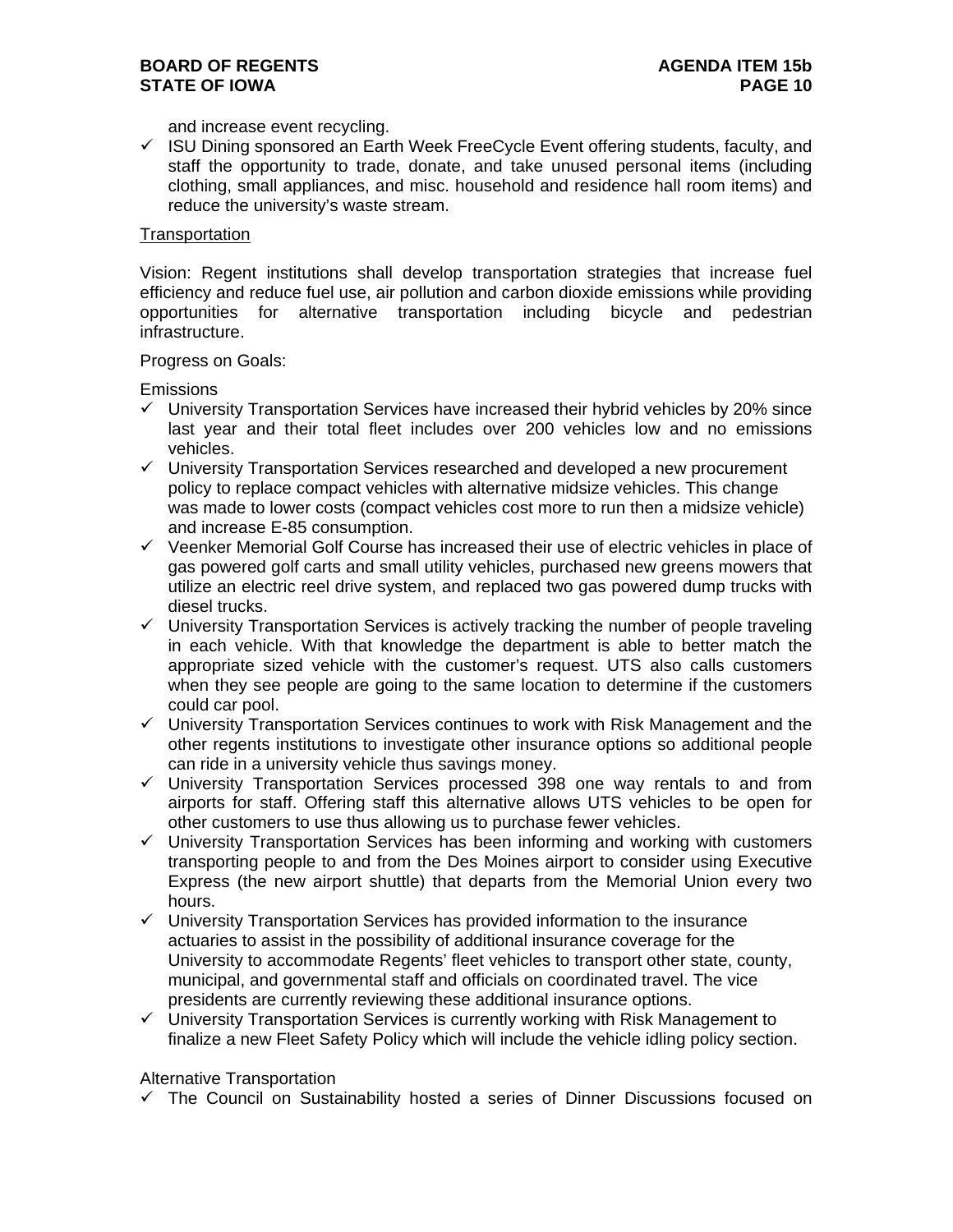sustainable transportation covering a number of topics and opportunities including alternatives to commuting alone, and encouraging walking and biking.

- $\checkmark$  Information Technology Services implemented Microsoft Communication Server (OCS) which offers instant messaging and video conferencing capability along with telephone, voice mail and email services. In addition, online opportunities for live presentations and training sessions are also now available through Adobe Connect and Microsoft Live Meeting.
- $\checkmark$  Change has been implemented to the Iowa Administrative Code allowing electric bicycles under 750 watts to be treated as a traditional bicycle and therefore able to comply within Parking Division's bicycle requirements and inclusion.
- $\checkmark$  University Transportation Services is currently working on a new rate structure for van pool riders to help encourage van pooling to campus. This new structure will allow for a set rate for riders and include scratch cards for parking if they rider needs to drive a personal vehicle for a day here and there.
- $\checkmark$  University Transportation Services logs where people are going on trips and does contact departments to ask if they can carpool or find a more efficient way to get everyone to the same event.
- $\checkmark$  University Transportation Services offers Large Passenger Van Class to train drivers how to handle a larger vehicle so a department may only need to rent one vehicle instead of two.
- **Planned:** Through a student-driven initiative, discussions are taking place with Outdoor Recreation Services regarding the opportunity to offer a bike sharing program for students, faculty, and staff.

### **Water and Landscape**

**Vision:** Regent institutions shall pursue water saving and efficiency measures, including collection technologies and re-use mechanisms.

### **Progress on Goals:**

### **Irrigation Water Consumption**

- $\checkmark$  ISU Athletics has installed a web-based irrigation central control system that utilizes an on-site weather station.
- $\checkmark$  Veenker Memorial Golf Course has become independent of treated water for irrigation purposes, instead using irrigation pond run-off storage (60%) and university wells (40%).
- $\checkmark$  Mulching kits have been added to all University mowers to reduce the need for irrigation.
- **Planned:** New construction projects have not redirected reclaimed stormwater (graywater) for irrigation of turf since current campus policy restricts irrigation of campus lawn areas. Reclaimed stormwater is currently collected for purposes considered of higher use than irrigation. Consideration of using reclaimed stormwater for irrigation would be explored by Iowa State should policy change, as this is a best management practice.

# **Organic Campus**

 $\checkmark$  Veenker Memorial Golf Course has adopted an Integrated Pest Management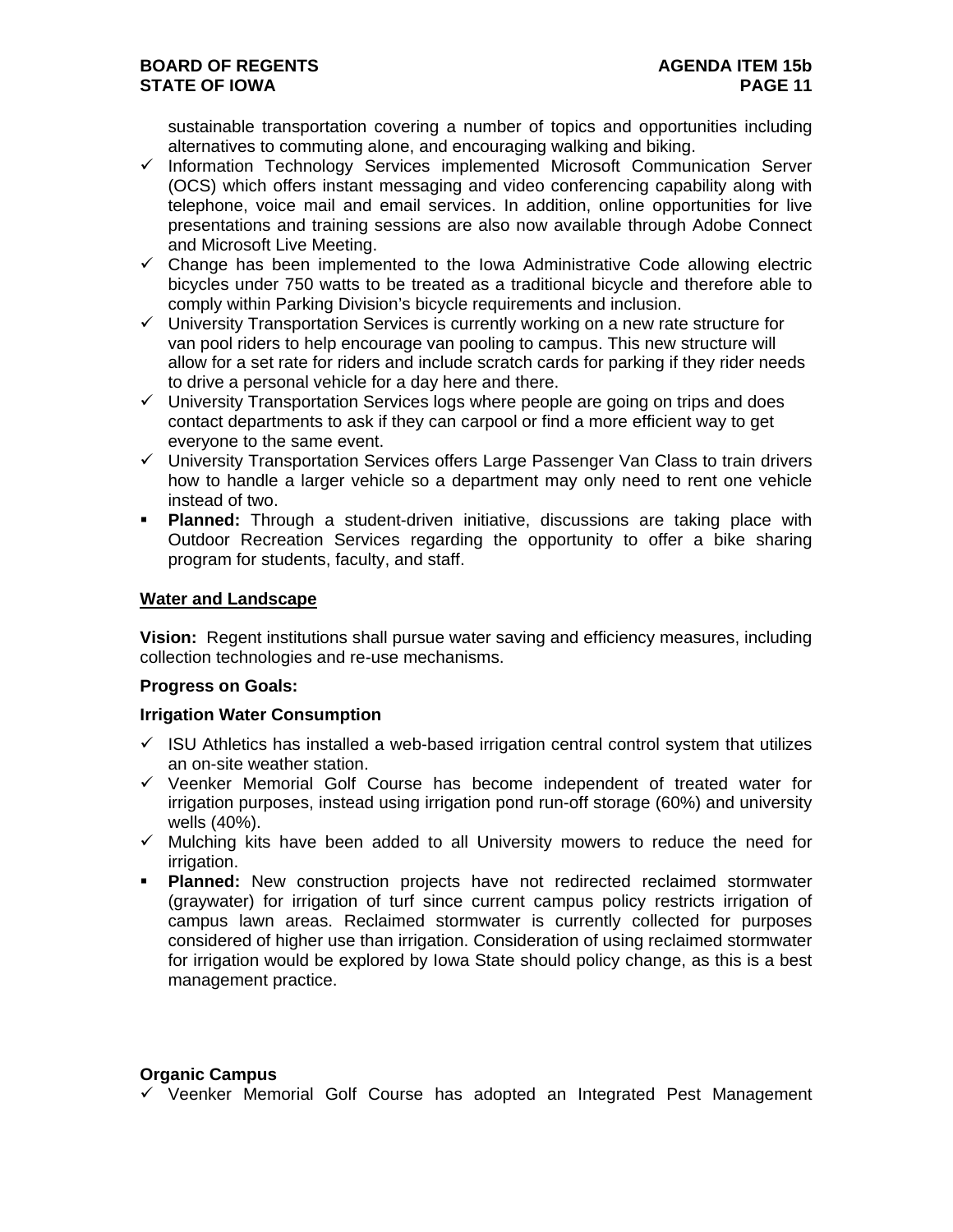Program specifically focused on chemical use on the golf course.

 $\checkmark$  Veenker Memorial Golf Course has replaced traditional fertilizer with an organic fertilizer for 50% of all fertilizer applications at the golf course.

#### **Stormwater Management**

- $\checkmark$  ISU Athletics in partnership with Facilities Planning and Management, and Environmental Health and Safety have developed an extensive storm water management plan for the planned Cyclone Sports Complex, which will dramatically improve stormwater runoff on the current site. Highlights of the plan include bioswales, native plantings, and water detention and retention features.
- $\checkmark$  Facilities Planning and Management has begun implementation of the University's Emerald Ash Borer Readiness Plan which will establish a more diversified balance of shade tree species throughout campus.
- $\checkmark$  Facilities Planning and Management completed 148 tree plantings this past year consisting of a combination of shade, evergreen, and flowering species.
- **Planned:** lowa State University will be establishing a working committee to unify best management practices for storm water management and grounds maintenance into a collective university management plan.

### **Sustainability in the Curriculum**

#### **Public Universities**

**Vision:** Regent institutions will pursue a sustainable future through the curriculum by:

- o Providing educational opportunities for students to facilitate their acquisition of the knowledge, skills, and collaborative work ethic necessary to engage effectively in public discourse and policy debate and in other hands-on problemsolving in matters relating to environmental, social, and economic sustainability;
- o Providing educational programs that prepare students for sustainability-related careers (e.g. in wind power and other green industries, biobased energy and other biobased products, governmental organizations, international economic or policy organizations, non-governmental organizations, farmers, researchers, engineers, writers, or teachers);
- o Providing opportunities for students to participate in sustainability-related research, the "greening" of campus infrastructure, civic engagement, and internships;
- o Exposing students to ideas and issues related to a sustainable, balanced, and ethical future for the planet and its inhabitants, including (1) the dynamics of biological population growth and decline in the natural world, predator-prey models, overexploitation of natural resources, and energy balances; (2) how human behavior affects the natural world and the ability of earth to sustain life; and (3) the stochastic interplay of human and natural factors in determining the long-run population growth path for human and non-human species; and
- o Helping students understand how to make informed rational decisions as consumers, workers, resource owners, and citizens electing government officials by taking into account the effects of human actions on human welfare in this and future generations.
- o Helping students think in terms of economic, social, political, and environmental sustainability, as well as environmental health.

### **Progress on Goals:**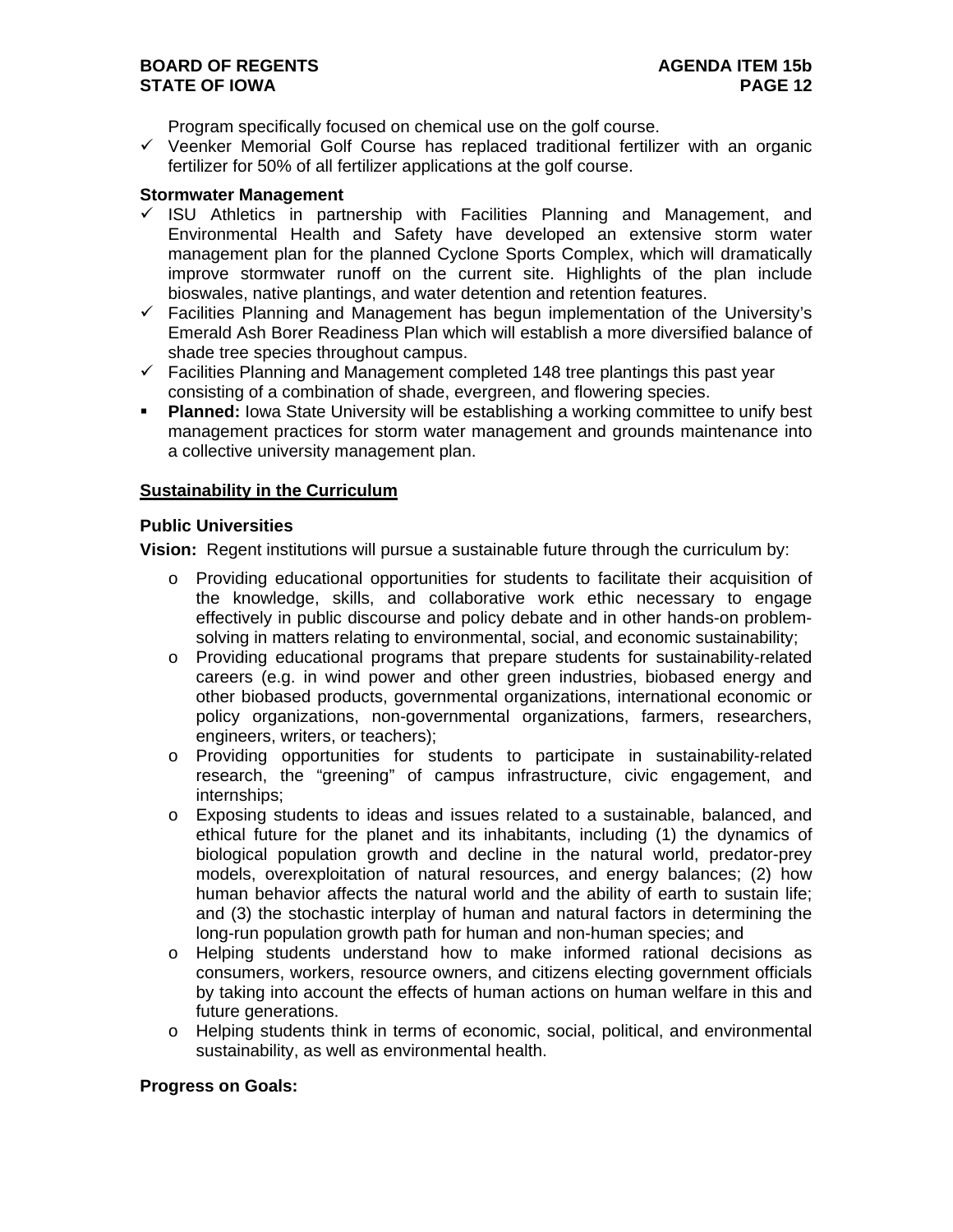# **BOARD OF REGENTS AGENUS AGENDA ITEM 15b STATE OF IOWA PAGE 13**

- 1. Increase efforts to recruit high school students, as well as professional and graduate students, who are seeking an education in sustainability at an institution that practices sustainability.
	- $\checkmark$  Sustainability is an important part of messaging that is presented through college and departmental recruiting events. Clean water, sustainable agriculture, sustainable lifestyles, sustainable manufacturing, and sustainable communities are all specific examples of recruiting element themes.
	- $\checkmark$  lowa State University was included in "The Princeton Review's Guide to 311 Green Colleges: 2011 Edition".
	- **Planned:** In accordance with AASHE STARS sustainability curriculum designation, all applicable courses at Iowa State University will be denoted and further designated as sustainability related or sustainability focused. This information will be available on the Live Green website as well as incorporated in the online university catalog.
- 2. Increase the sustainability experiences for freshmen through first-year seminars, core general education requirements, or living/learning communities.
	- $\checkmark$  Core education learning outcomes
		- o Engineering develop system-level solutions to complex problems that include sustainability constraints.
	- $\checkmark$  Living/Learning Communities
		- o A sustainability themed learning community is under development for implementation in 2012.
- 3. Make sustainability a part of all orientation programs on campus.
	- $\checkmark$  Training for all dining employee (including students) incorporates sustainability.
- 4. Form curriculum workshops to engage and assist faculty and teaching assistants in integrating sustainability into general education and, as appropriate, undergraduate and graduate programs.
	- $\checkmark$  The 3rd Annual ISU Symposium on Sustainability was held on February 21-22, 2011 offering students, staff, and faculty the opportunity to learn about Iowa State's sustainability accomplishments, initiatives, and activities of the past year, hear from those who have taken an active role in ISU's Live Green! initiative, and gain awareness from national and international sustainability keynote speakers.
	- $\checkmark$  Several academic programs, including mechanical engineering, have incorporated sustainability themes throughout the curriculum by incorporating such elements into design and project courses.
- 5. Continue to participate in national efforts to understand and promote sustainability education, such as the National Teach-in Day for Climate Change and Sustainability, the workshop on sustainability education sponsored by the Association for Advancement of Sustainability in Higher Education, and the Consortium on the place of sustainability in Global Learning Leadership sponsored by the Association of American Colleges and Universities.
	- $\checkmark$  Three students attended the AASHE 2010 Creating Sustainable Campuses and Communities Conference and one faculty member attended and presented – "Building a Solar House for Interdisciplinary Learning of Sustainability" (through sponsorship by the Council on Sustainability).
	- $\checkmark$  ISU's solar car team, Team PrISUm, placed 4<sup>th</sup> (out of 10) in the Formula Sun Grand Prix (in Indianapolis) and 11th (out of 15) in the American Solar Challenge (an 1100 mile race, from Tulsa, OK to Chicago, IL) during the 2010-2011 academic year.
	- $\checkmark$  Many engineering undergraduates are involved in Engineers Without Borders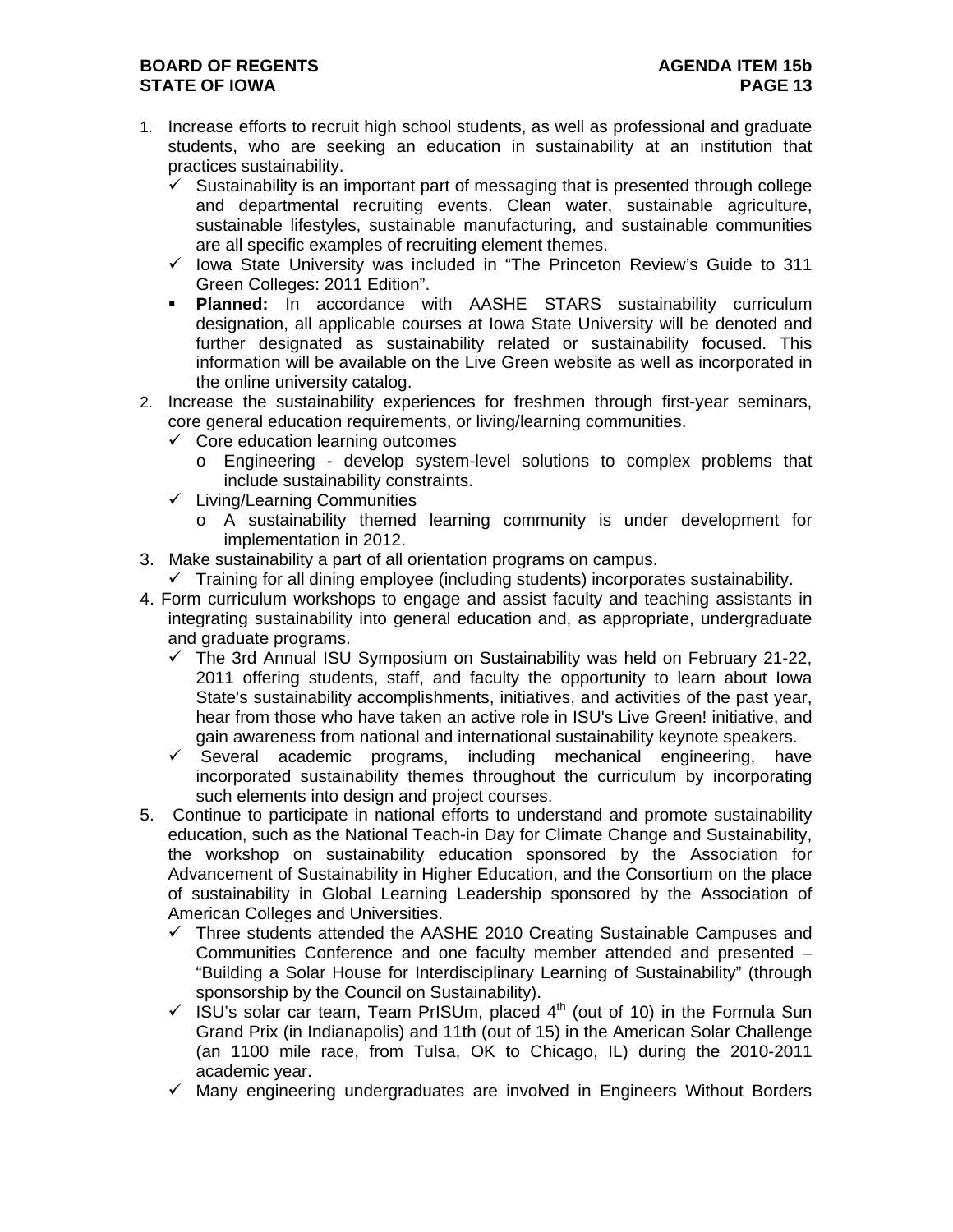and Engineers for a Sustainable World where they develop sustainable engineering solutions to local problems in the developing world.

- $\checkmark$  The Industrial Assessment Center (in mechanical and industrial engineering) involves students at all levels in conducting one day assessments of small to medium sized manufacturing facilities in a five state region to improve energy utilization, productivity, and waste reduction.
- $\checkmark$  The ISU Student Chapter of the National Electrical Contracting Association is taking part in an international Green Energy Challenge focused on increasing the energy efficiency of a campus student housing facility.
- 6. Increase the curricular offerings in sustainability to undergraduates through majors, minors, certificates, internships, service learning, and living/learning communities.
	- $\checkmark$  A sustainability minor proposal has been approved by the College of Liberal Arts and Sciences and is expected to be approved by the Faculty Senate early in FY 2012.
	- $\checkmark$  Grant funding has been awarded to the World Languages and Cultures Department to combine a minor in World Languages and Cultures with a new Global Resource Systems major in the College of Agriculture.
	- $\checkmark$  A Master of Design in Sustainable Environments proposal has been presented to the Graduate College Curriculum Committee and is currently under review.
	- $\checkmark$  The Department of Mechanical Engineering is leading an effort to develop an engineering minor in energy systems.
	- $\checkmark$  Electrical and Computer Engineering faculty members have received a three year grant from NSF (\$400,000) to support an undergraduate summer research experience program in wind energy science, engineering and policy beginning in summer 2011.
	- $\checkmark$  Through class assignments, students in the Colleges of Liberal Arts and Sciences and Human Sciences, focused on building sustainability in community, two student initiatives - a community clothing swap (Closets Collide) and a student-managed campus food bank for students (SHOP – Students Helping Our Peers) - are established and successful community initiatives.
	- $\checkmark$  Two sustainability internships were offered through the Live Green! initiative in FY 2011, and focused on marketing and communications and campus and community engagement.
	- $\checkmark$  Parks Library provided a sustainability internship focused on creating sustainability-themed educational resources for library patrons.
	- $\checkmark$  ISU Dining established a student Sustainability Coordinator position.
	- $\checkmark$  Landscape Architecture students designed and created a model "green" roof, providing hands-on education and awareness opportunities for students, faculty, and staff as well as the general public.
	- $\checkmark$  The VEISHEA Planning Committee offers an annual VEISHEA Service Day featuring a variety of local opportunities to support and further sustainability in the Ames community. One opportunity, *Stash the Trash,* was provided in partnership with Keep Iowa State Beautiful, and engaged over 1,000 volunteers and captured 266 bags (4 tons) of litter at this year's event.
	- $\checkmark$  Department of Residence, in conjunction with the student organization, The GreenHouse Group, is developing a Peer to Peer Education Component Toolkit specifically focused on incorporating sustainable practices and decisions into daily activities.
	- $\checkmark$  College of Agriculture and Life Sciences' Greenlanders Green Team is focusing efforts on a method to calculate a baseline estimate of the carbon stored or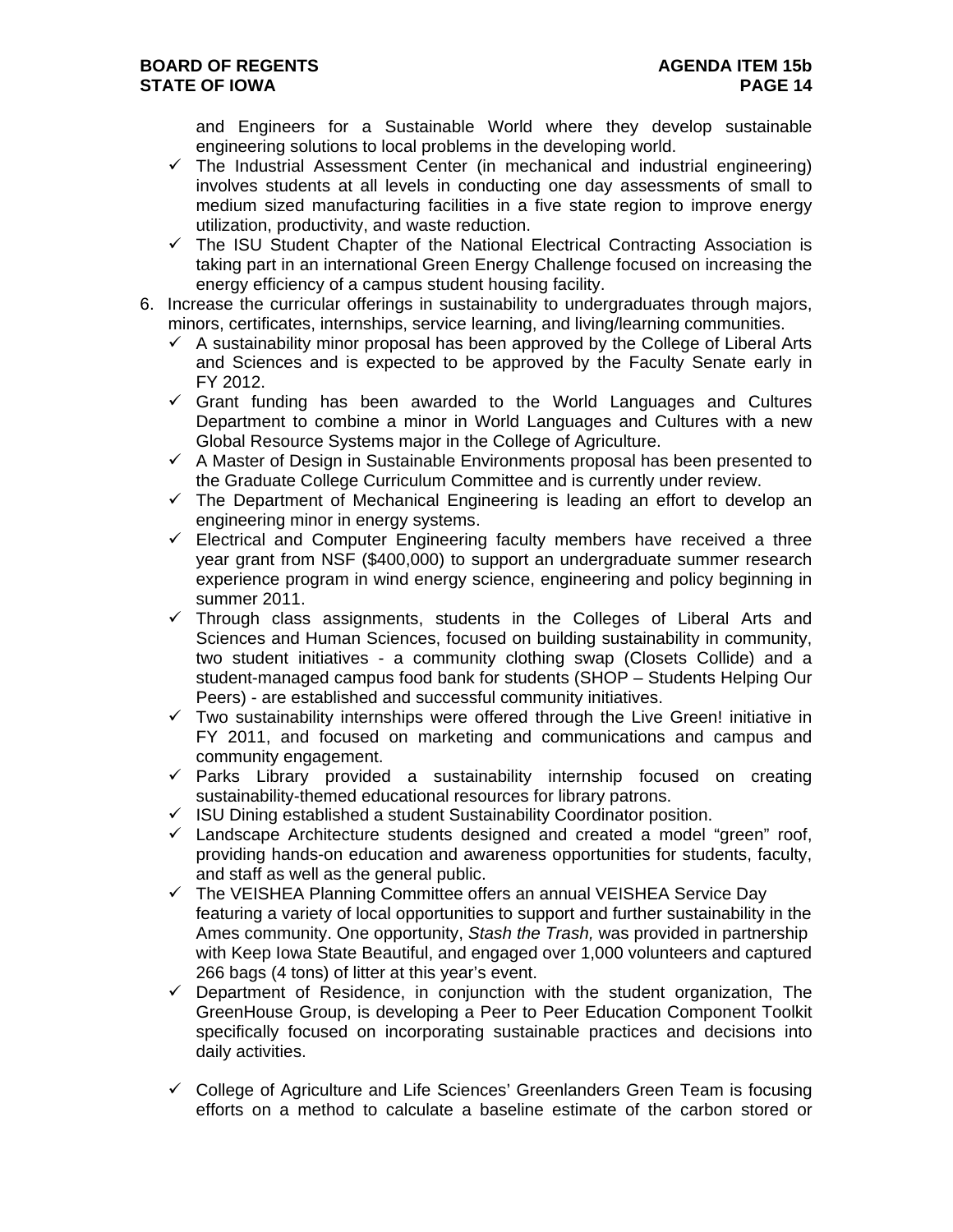sequestered on university lands. The project is led by Natural Resource Ecology and Management faculty, with the majority of the work performed by two undergraduate students participating in the Science with Practice program.

- 7. Continue to support incorporating sustainability in the curriculum and in faculty research.
	- $\checkmark$  Industrial Engineering PhD student Nan Gao, was selected as one of four finalists of the 2011 Production and Operations Management Society College of Sustainable Operations Ph.D. Proposal Award Competition and named runnerup (second place) at the 22nd Annual POMS Conference held April 29 to May 2, 2011. His research is on closed loop supply chain design for uncertain carbon regulations and random product flows.
	- $\checkmark$  Industrial Engineering faculty member Sarah Ryan received research funding from January, 2011 – August, 2013, under an initiative of the Power Systems Engineering Research Center on "The Future Grid to Enable Sustainable Energy Systems." Her focus is on optimization for long-term planning with increasing penetration of renewable resources.
	- $\checkmark$  Industrial Engineering faculty members Frank Peters, Matthew Frank, John Jackman, and Aerospace Engineering faculty member Vinay Dayal are conducting research to improve the manufacturability of wind turbine blades with a long term goal of reducing the cost of wind energy to be more competitive with GHG methods of producing electricity.
	- $\checkmark$  Industrial Engineering faculty member Lizhi Wang is a co-PI on an NSF-funded project, "21st century national energy and transportation infrastructures: balancing sustainability, costs, and resiliency (NETSCORE-21)".
	- $\checkmark$  Industrial Engineering faculty member Guiping Hu is involved in related research: "Techno-economic, lifecycle analysis on advanced bioenergy pathways," Bioeconomy Institute, Principal Investigator. 07/2011 - 06/2013.
	- $\checkmark$  Industrial Engineering faculty member Guiping Hu is involved in related research: "Mapping potential food sheds in Iowa: a system optimization modeling approach," Leopold Center for Sustainable Agriculture, Principal Investigator. 02/2010 - 01/2012.
	- $\checkmark$  Aerospace Engineering has purchased a rapid prototyping machine, allowing them to fabricate parts at low cost, with little waste. It replaces other more conventional manufacturing techniques that are less energy efficient and which create substantial waste material.
- 8. Encourage departments to offer interdisciplinary courses related to sustainability.
	- Besides an ongoing commitment to the highlighted accomplishment areas noted in last year's report, there are no further updates to report as related to interdisciplinary sustainability courses for this year.
- 9. Offer courses that address specific issues related to sustainability, including encouraging students to be knowledgeable and responsible citizens and preparing students to pursue sustainable practices in their professions. Topics that can be addressed are environmental restoration and preservation, LEED construction practices, efficient operation and control of mechanical and power systems, alternative power sources, and sustainability incorporated in the design of human environments.
	- $\checkmark$  Arch 245, 341, 342, 343, 445, Building Science and Technology sequence: sequence was revised to include sustainable and green design principles.
	- $\checkmark$  Arch 597, Urbanism Theory: engages issues of social equity, informal systems, and ecological systems with respect to spatial structures beyond the scale of the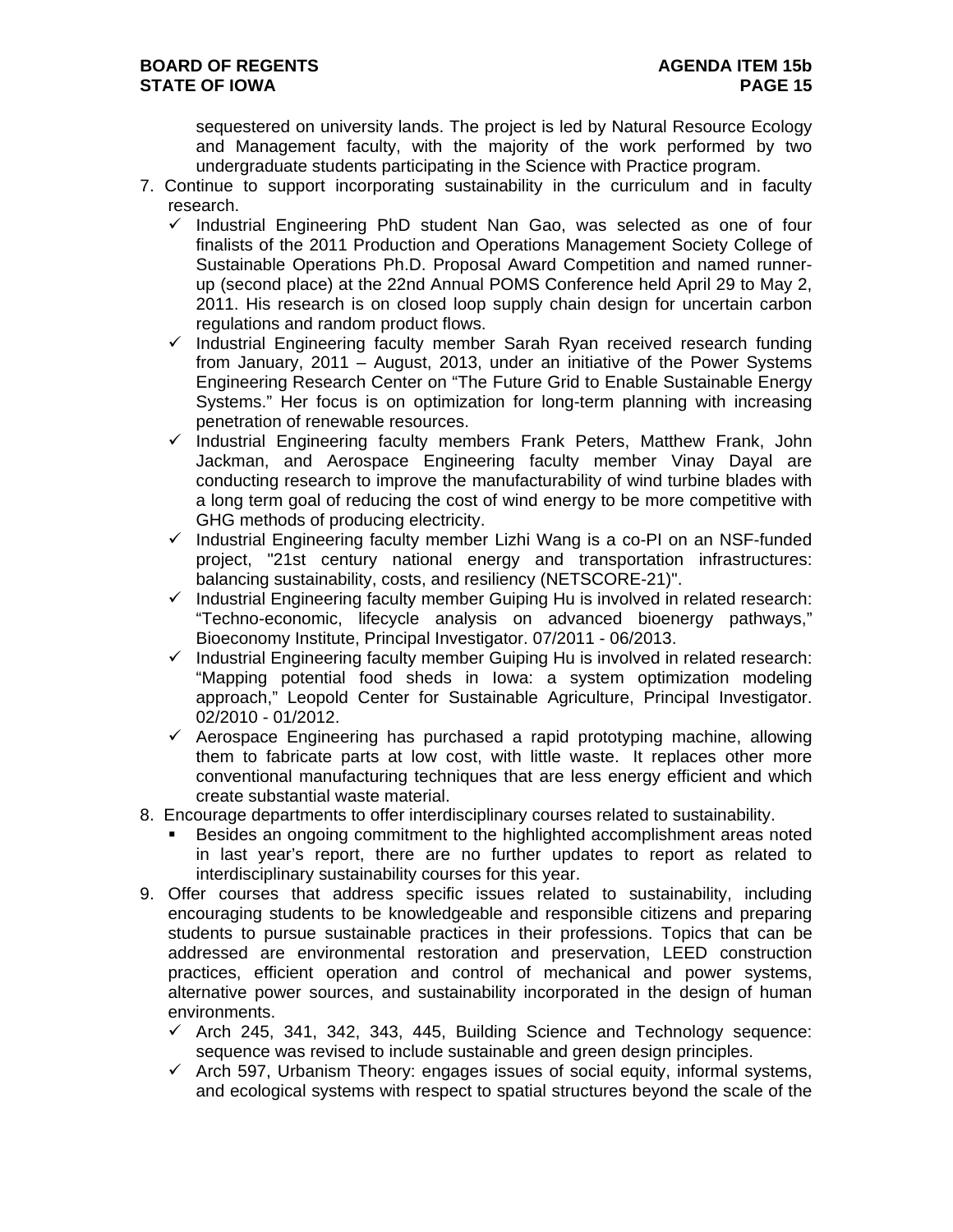individual building or site.

- $\checkmark$  Arch 601, Sustainable Building Design: new required graduate design studio in architecture that pertains to Net-Zero design principles. The studio addressed the post-flood reconstruction of the New Bohemia in Cedar Rapids.
- $\checkmark$  ArtID 267, 367, 463, Studios in Interior Design: Sophomore Residential design studio includes the requirement for Universal Design coupled with a sustainable approach to both interior finishes and construction. The Junior Studio in Assisted Living actually requires sustainable materials and construction as well, as does the Senior Level Corporate Design Project and The HDR Healthcare Option Studio. HDR, in particular, has been especially keen on updating information we have to reflect the most current thinking and practices regarding sustainable design in healthcare.
- $\checkmark$  ArtID 350, 353, 352, Materials and Assemblies: Lecture class involves a fully sustainable approach to the material assembly, building techniques and lighting.
- $\checkmark$  ArtIS 360x, Sustainable Furniture Design.
- $\checkmark$  CRP 432, Community Planning Studio II: required undergraduate planning studio that developed a Sustainability Plan for Fairfield, Iowa
- $\checkmark$  CRP 532, Community Planning Studio: required graduate planning studio that developed VA Hospital Campus Reuse Plan in Knoxville, Iowa
- $\checkmark$  Dsn S 546 section 3, Green Campus and Building Planning and Design for a Small Tribal College: Campus design for a potential new university for the Cheyenne and Arapaho Nations of Oklahoma based on green design principles and potentially "off-the-grid."
- $\checkmark$  Dsn S 546 section 5, Haiti Competition Studio: issue-based design examining how to address issues such as sanitation, environmental degradation, and education through design thinking.
- $\checkmark$  Dsn S 546 section 9, Zero-Energy Building and Sustainability: a design studio that utilizes a fast-paced integrated design method to design a modest, highperformance office and training center and related site development, engaging students with industry, building professional and building owners to assess the viability of affordable zero-energy sustainable building.
- $\checkmark$  EE 303. Energy systems and power electronics, in identifying decision problems within power systems that affect and are affected by economic, environmental, and socio-political influences.
- $\checkmark$  EE 459/559. Electromechanical wind energy conversion and grid integration
- $\checkmark$  EE 552, Energy system planning, the impacts of all power generation technologies are identified in terms of their costs and their environmental influences (water use, land use, nuclear waste, "criteria" pollutants, and CO2 emissions), a legislative history of the EPA and the clean air act amendments is presented, and the US SO2 Cap and Trade program is described.
- $\checkmark$  I E 441. Course includes a brief discussion of sustainability. Students write an assignment discussing realistic constraints and ramifications related to sustainability for their specific capstone design projects, and discuss same in their final project reports.
- $\checkmark$  LA 302, Ecological Design at the Regional Scale: required undergraduate studio that addresses sustainability on multiple levels from stormwater mitigation to the design of local food systems. Students visited Fairfield Iowa to tour sustainable businesses, wind-generated electrical plants and an off-grid ecovillage.
- 10. Sponsor Town Hall meetings on campus to discuss curricular efforts related to sustainability. No updates at this time.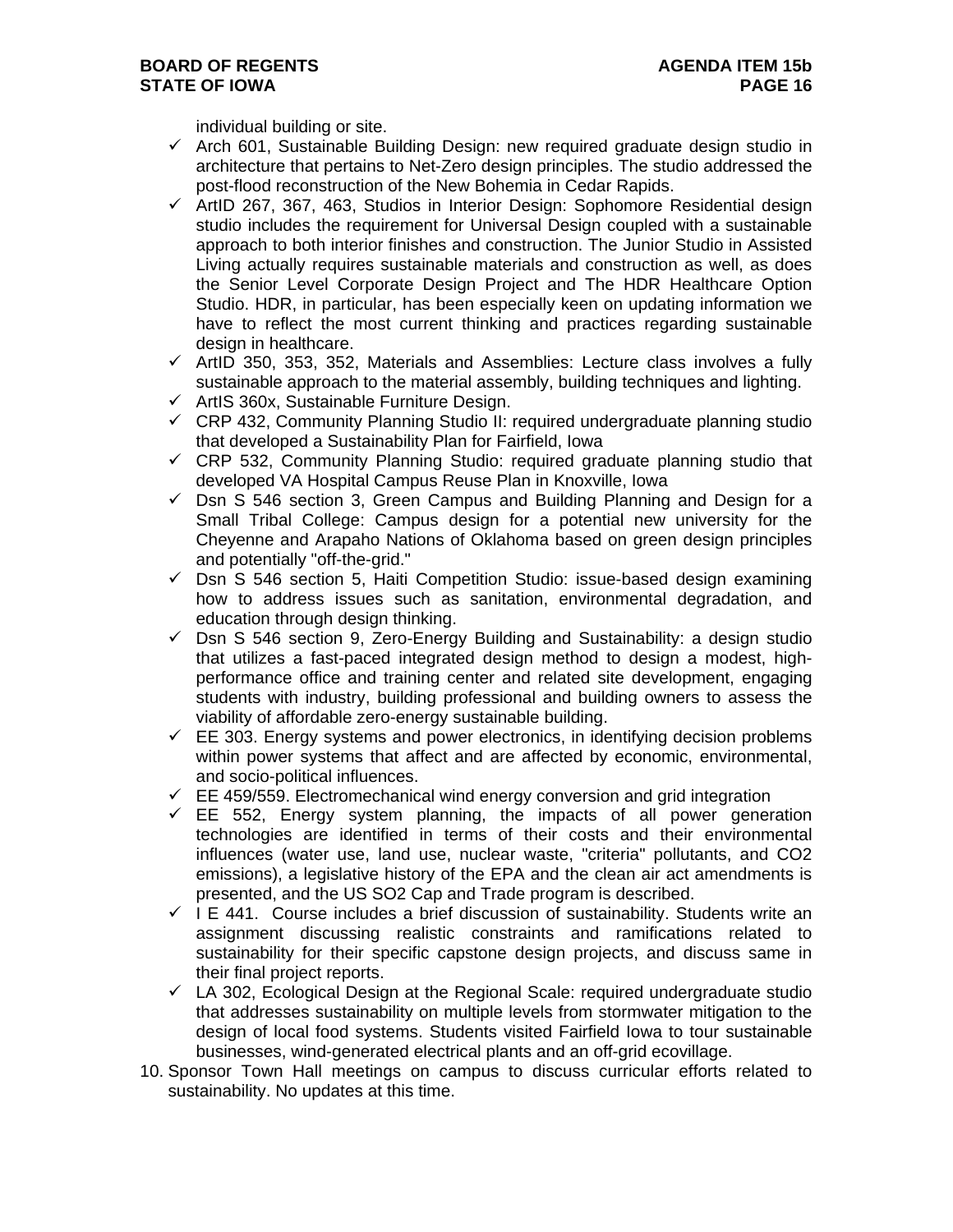- 11. Create sustainability enhancements for graduate and professional degree students through certificates, internships, or research partnered with green industry, government agencies, or non-government organizations.
	- $\checkmark$  The Department of Mechanical Engineering is leading an effort to develop a coursework-only master's degree in energy systems to provide professional development opportunities for working engineers.
	- $\checkmark$  Parks Library provided a sustainability internship focused on creating sustainability-themed educational resources for library patrons.
- 12. Increase opportunities for sustainability education through stand-along certificates for returning students, certificates through distance education, or cooperative agreements with community colleges. No updates at this time.

## **Sustainability in Economic Development/Research/Outreach:**

**Vision**: To pursue a sustainable future through economic research development and outreach by:

- o Becoming a world leader in research related to the strengths of the three public universities.
- o Helping Iowa businesses understand challenges and opportunities of a carbonlimited world.
- o Developing and improving alternative energy sources.
- o Serving as models and consultants to local, state, regional, national, and international industries, governments, and communities in issues related to sustainability.
- o Developing public policy and practices for sustainable agriculture, community education for a sustainable lifestyle, sustainable tourism, solutions to problems of solid waste, reduction of pollution in metal casting, bioremediation of hydrocarbon contaminated soils, understanding ground water and surface water contamination, use of embedded sensors and software for systems control, use of geographic information systems to assess water quality and ecological damage, environmental threats to public health, and multimedia to communicate findings of sustainability research to the public.

### **Progress on Goals:**

- 1. Expand external funding of sustainability research.
	- Iowa State University researchers have won an additional 24 grants worth a total \$11 million from federal agencies awarding money from the American Recovery and Reinvestment Act (ARRA) for a total of 54 grants and \$27.38 million to date. Examples of research awards for sustainability research are:
		- o \$500,000 to improve Energy Education in Iowa (on all levels of education)
		- o \$495,173 to create a methodology for determining best candidates for energy efficiency investments
		- o \$2,583,333 to update steam and hot water boilers in two locations at Iowa State University
		- o \$4.5M to improve the HVAC system in one of our animal research labs
		- o \$1.8M to renovate a Chemical and Biological Engineering department lab
		- o \$40,489 to research dislocated employment due to green initiatives
		- o \$99,913 to research soil response during earthquakes and tsunamis
	- $\checkmark$  The Bioeconomy Institute established campus wide initiatives in microalgae technologies for sustainable agriculture and biobased products; hybrid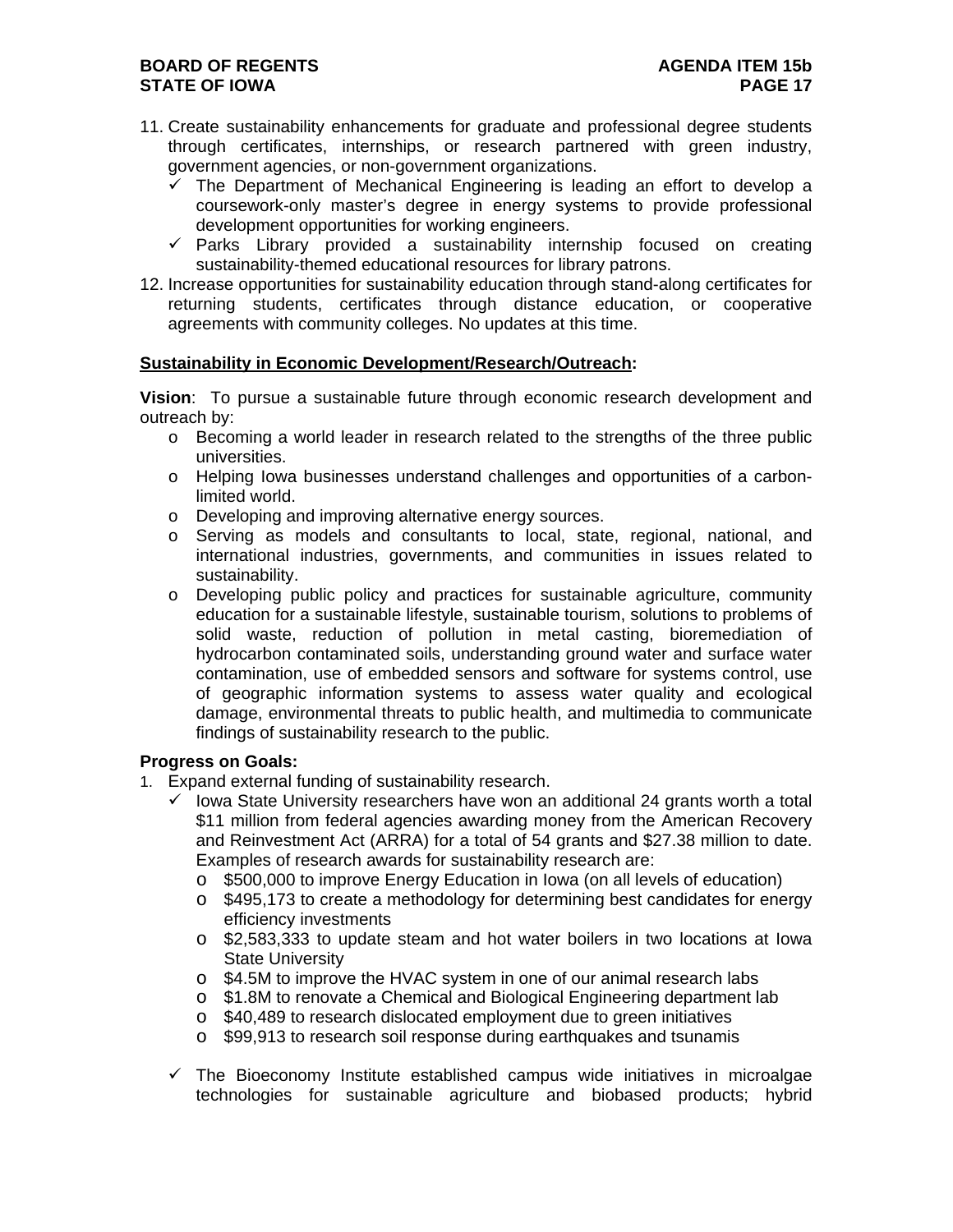processing technologies; and energy systems analysis.

- $\checkmark$  The Center for Biorenewable Chemicals continued to establish Iowa State University as the recognized national and international leader in biomass production and processing to bio-based products by building from the successes of the biorenewables-focused research centers, and hosting national and multinational corporation visits to ISU.
- $\checkmark$  21st Century National Energy and Transportation Infrastructures: Balancing Sustainability, Costs, and Resiliency (NETSCORE21): This 4-year, \$2M project was funded by the National Science Foundation as one of their Emerging Frontiers in Research and Innovation (EFRI) projects. The immediate objective of this work is to identify US infrastructure investment plans to 2050 in terms of power generation technologies, energy transport and storage, and hybrid-electric transportation systems, identifying when to build, where, which technologies, and how much of each, to achieve desirable balance between sustainability, costs, and resiliency. Data and software to achieve this have been developed and we are now identifying portfolios of energy resources and energy/vehicular transportation systems for various futures, considering both conventional and non-conventional energy supply options, including wind, solar, hydro, nuclear, coal, hydrogen, geothermal, biofuels, biomass, and gasification, together with hybrid electric vehicle and train systems for both freight and passengers. We are applying the same approach to study the infrastructure needs of Iowa. The longterm objective of this work is to provide a national blueprint, together with a modeling process, that drives state and federal energy policy, research, and investment for the next 40 years and beyond.
- $\checkmark$  College of Design faculty are engaged at multiple levels from product development to analysis of regional and state policy. Faculty members in Integrated Studio Arts are collaborating with material and plant scientists to develop new bio-based materials. Faculty in the Department of Architecture are examining air movement in passively-conditioned building spaces to improve energy efficiency and human health and comfort. This effort resulted in proposals to NSF and DoE. Faculty in Landscape Architecture and Community and Regional Planning recently completed work examining the efficacy of Ethanol and Biodiesel Plant locations, while students and faculty in Community and Regional Planning conducted research on manufacturing clusters in support of Iowa's wind energy production growth. Faculty are also conducting research on the availability and production of affordable housing across the state of Iowa.
- ISU faculty received an ARPA-e grant to study how algae can be used for advanced biofuel production. During the first year of the ARPA-E project Dr. Spalding and his team have demonstrated enhanced traits, including improved productivity and increased oil content, for the microalga, Chlamydomonas. This alga was chosen for its genetic tractability, enabling the genetic recombination and stacking of selected or engineered traits to enhance the potential for longterm sustainability of microalgae-based production of renewable bioproducts, including biofuels. Although further enhancement of oil content will be needed to make Chlamydomonas competitive with genetically-intractable, wild algae selected solely for high oil production, they have been able to demonstrate the value inherent in the ability to genetically combine desirable traits, similar to crop breeding.
- $\checkmark$  The Center for Crops Utilization Research (CCUR) and the BioCentury Research Farm provide a platform for development and commercialization of sustainable,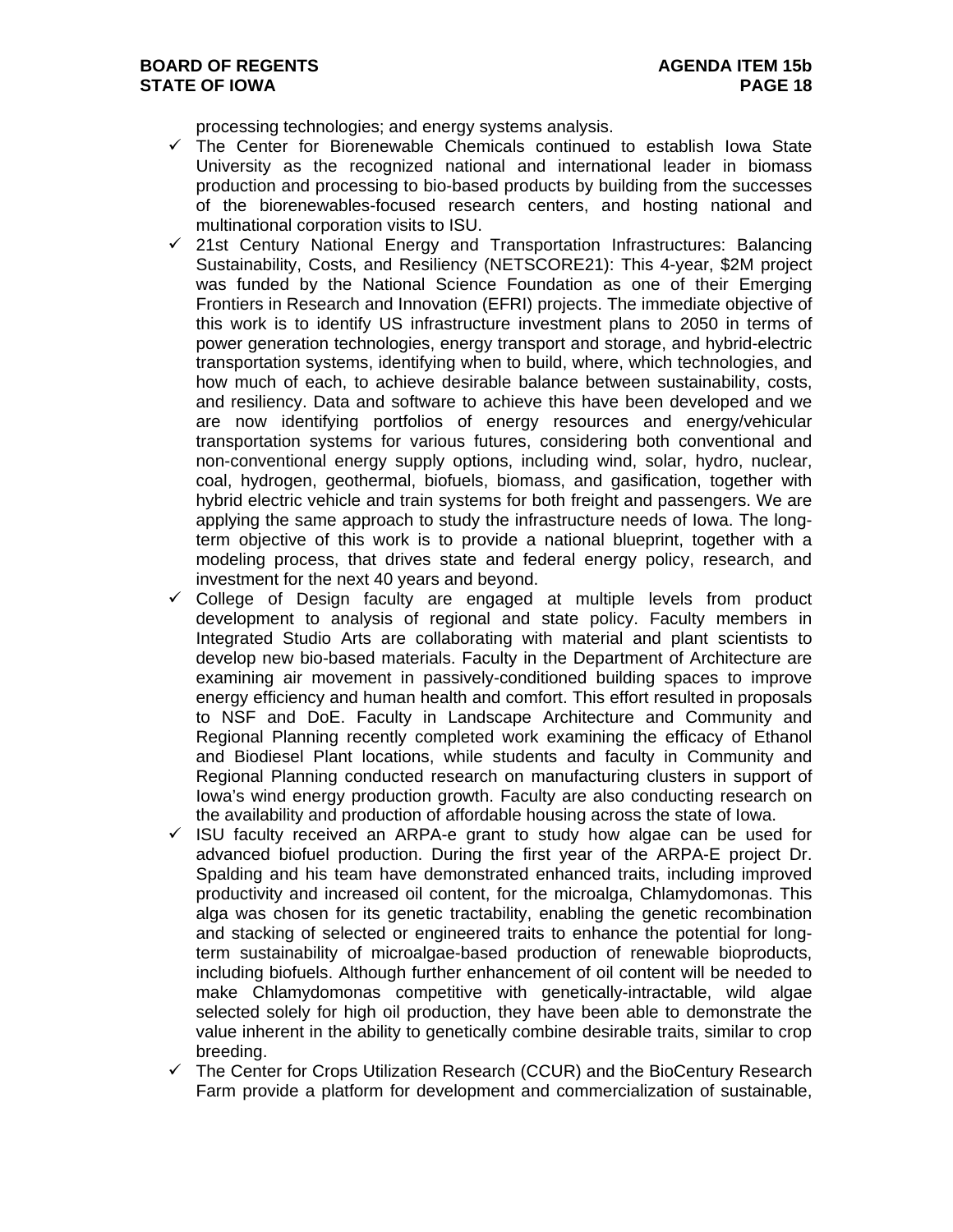biobased technologies in biomass production, collection, densification, and storage; biochemical and thermochemical processing; and biobased product manufacturing. Bio-oil, biochar, and vegetable oil extraction using water are example research projects.

- $\checkmark$  The Center for Building Energy Research facilitates interdisciplinary research teams with the goal to reduce energy consumption in buildings, and optimize the design process and energy management. CBER also works to understand climate change impact on building energy consumption.
- $\checkmark$  An interdisciplinary team with participants from the College of Engineering, the College of Agricultural and Life Sciences, and the Institute for Research and Technology has received a three-year NSF award to promote research efforts at the undergraduates in the area of wind energy sciences, policy and engineering.
- $\checkmark$  The Iowa Energy Center (IEC) received a \$495,173 ARRA grant in FY 11 from the Iowa Office of Energy Independence to conduct a state-wide public facility energy benchmarking pilot project. This project will yield a framework for ongoing building energy efficiency research.
- $\checkmark$  The Iowa Water Research Center sponsors and promotes water quality research and outreach by funding competitive seed grants addressing critical water quality issues in Iowa and student engagement with water conservation projects that support a wide range of water educators in agencies and schools. This year, 2 seed grants were funded supporting 5 graduate and 4 undergraduate students.
- 2. Continue to work with other educational leaders at all levels and leaders in the private sector to develop a statewide science and technology plan to reposition Iowa for workforce development and to capitalize on the unique strengths of each of the three public universities.
	- $\checkmark$  ISU Dining provided hands-on specialty training to food professionals from the Fairfield School District.
- 3. Sponsor seminars for industries in wind energy, biofuels, solar and other renewable energies, biobased energy, and other biobased products.
	- $\checkmark$  The Iowa Energy Center sponsored 14 conference and small demonstrations in across the state of Iowa focused on energy efficiency and renewable energy technologies.
	- $\checkmark$  As part of a collective partnership between the Iowa Renewable Energy Association and the Regent Institutions, ISU provided in-kind sponsorship of the 2011 IRENEW Expo and Symposium Event.
- 4. Work with students and businesses to exploit opportunities made available by the promotion of sustainability.
	- *Wind Energy Research Experience for Undergraduates*: A 3-year \$400k "Research Experience for Undergraduates" (REU) summer program for exposing undergraduates to research in Wind Energy Science, Engineering, and Policy (WESEP) has been recently funded by the US National Science Foundation. The program is designed to enable undergraduate (UG) students to aspire to leadership in wind energy research that contributes to the workforce needed for enhancing use of renewables in meeting national energy needs.
	- $\checkmark$  A group of architecture students from the Iowa State University's College of Design spent the summer of 2010 in Berlin to study issues of climate change and sustainable urban development. The group was led by Ulrike Passe, director of the IPRT's Center for Building Energy Research and an assistant professor of architecture at Iowa State.
	- $\checkmark$  CBER is collaborating with the National Renewable Energy Laboratory (NREL) and Iowa DNR on the installation for a data acquisition system on the 2009 Solar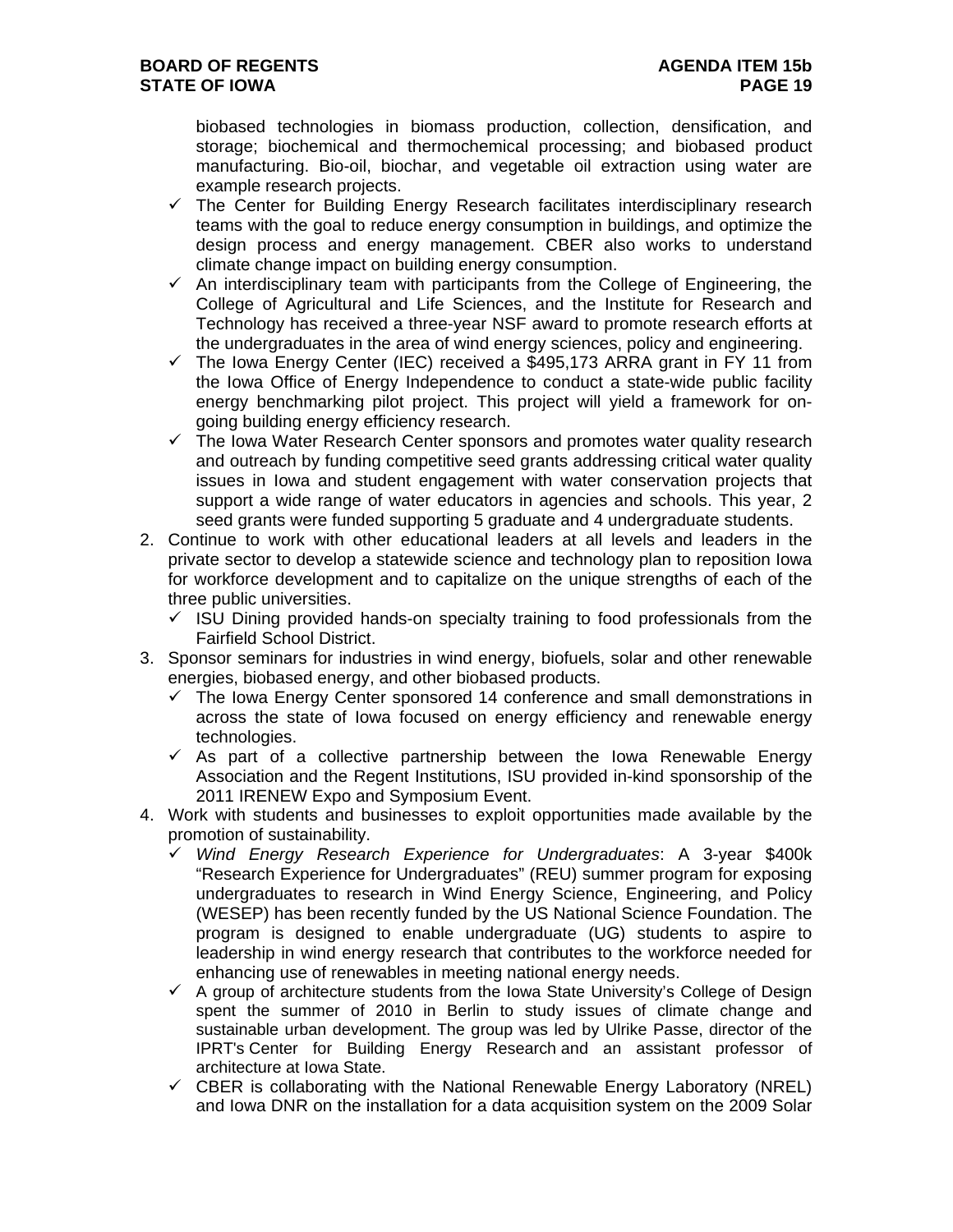Decathlon house, which is opened in summer 2011 as the Iowa Honey Creek State Park Activity and Interpretive Center promoting building integrated renewable solar energy.

- 5. Conduct an ongoing series of high profile workshops on sustainability, available to the public, including major international conferences on renewable energy and water resources.
	- $\checkmark$  In June 2010, ISU hosted U.S. Biochar Initiative 2010 Conference, Ames, IA.
	- $\checkmark$  In September 2010, ISU hosted the first Symposium on Thermal and Catalytic Sciences for Biofuels and Biobased Products.
	- $\checkmark$  The Center for Crops Utilization Research (CCUR's)'s Biopolymers and Biocomposites Research Team hosted the 2010 Midwest Biopolymers and Biocomposites Workshop.
	- $\checkmark$  The Iowa Energy Center conducted a national NH3 (Ammonia) Fuel Conference in Romulus, Michigan highlighting ammonia research conducted by ISU and UI researchers.
	- $\checkmark$  The Iowa Water Research Center convened a state water conference linking multiple stakeholder groups with multiple and sometimes competing water interests; the theme of the conference was; 'More Water to Manage' and over 460 people participated in this conference.
	- $\checkmark$  ISU Extension partnered with Iowa Energy Center, MidAmerican Energy Co., Touchstone Energy Cooperatives of Western Iowa, Plymouth County Farm Bureau, Plymouth County Economic Development, and USDA Rural Development to host the Wind and Solar Energy Conference in Plymouth County on March 2, 2011. Approximately 158 farmers, landowners, community leaders, bankers, local officials, and business leaders, as well as high school and community college students and instructors, came to learn about these renewable resources.
- 6. Exploit the creative resources of the Internet to share the vision, knowledge, and practices and to invite engagement in these challenging issues of the 21<sup>st</sup> century.
	- Development and dissemination of an online monthly newsletter, *Live Green Monthly* that highlights sustainability initiatives and efforts of Iowa State University including research and engagement opportunities.
	- $\checkmark$  The Solar Decathlon Data Acquisition system will make real time energy data available through the internet.
- 7. Assist in the implementation of sustainable practices by firms and government agencies, including the identification of cost-effective environmentally-friendly processes that are economically sustainable to generate a normal rate of profit.
	- $\checkmark$  Bioeconomy Initiative faculty members have established an Initiative for a Carbon Negative Economy with funding from the College of Engineering's Venture Fund that involves faculty from leading U.S. universities and representatives from industry.
	- $\checkmark$  ISU Faculty and staff collaborated with colleagues at UWM, Purdue, UNL, UMN to secure \$25M from USDA to support a research, education, and outreach program titled: Sustainable Production and Distribution of Bioenergy for the Central USA.
	- $\checkmark$  The Iowa Energy Center is piloting a web-based public facility energy benchmarking project to systematically determine the best building candidates for further energy efficiency / economic analysis and improvement. This benchmarking methodology could have significant positive impact on cost-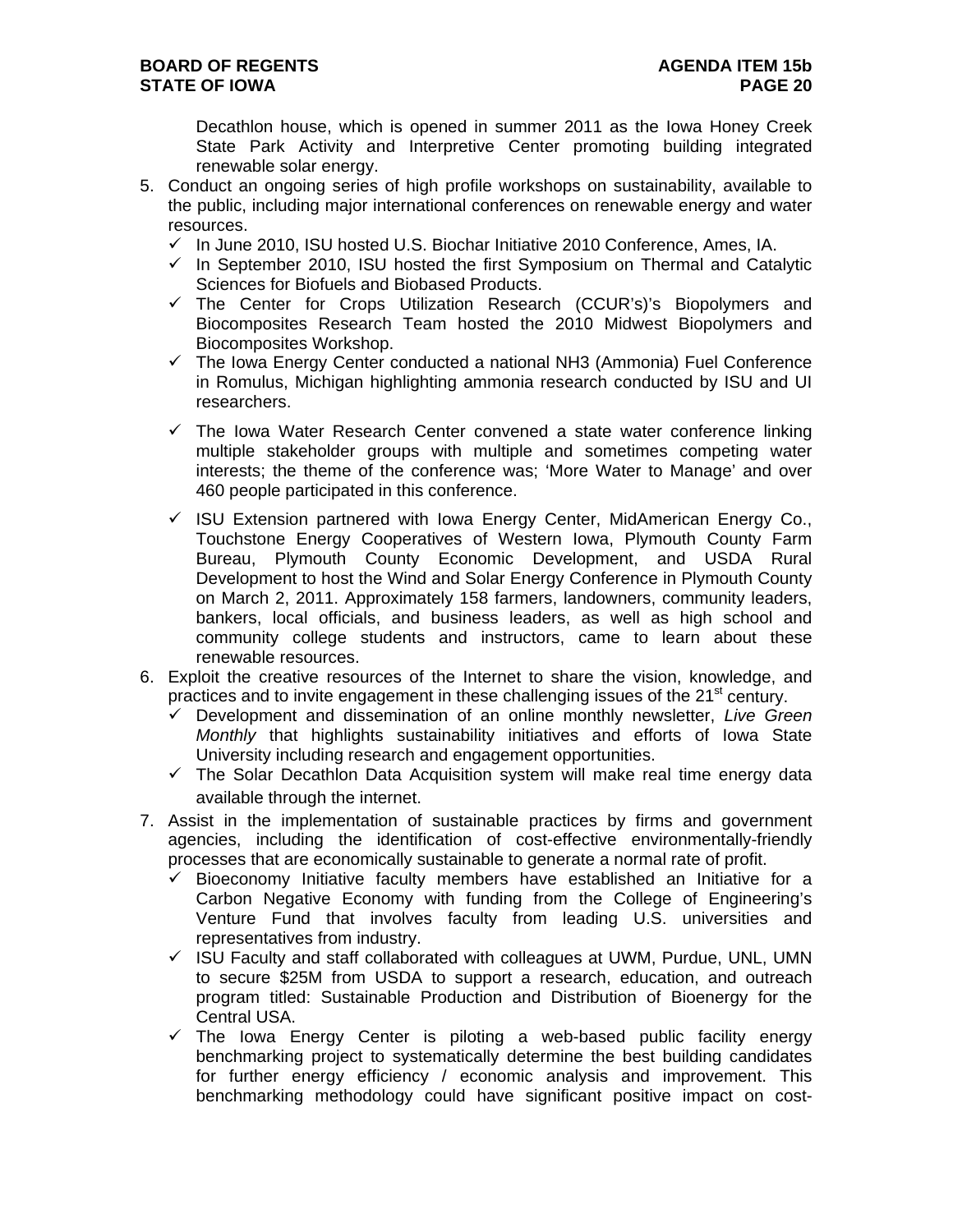effective energy efficiency improvements in Iowa's public building stock.

- $\checkmark$  Center for Building Energy Research and IPRT Company Assistance Program conducted energy efficiency audits with a major Iowa based global logistics company.
- $\checkmark$  The Leopold Center conducted workshops, listening sessions, surveys and focus groups with more than 1,000 Iowans to develop the Iowa Local Food and Farm Plan that contains 34 recommendations focused on supporting and expanding local food businesses in Iowa. The plan was submitted to the Iowa Legislature in January 2011, and several recommendations already have been adopted.
- 8. Develop new methods of analysis for evaluating the sustainability of alternative natural and built environments within different economic systems.
	- $\checkmark$  The College of Design engages in the development and testing of models of sustainable development through active learning, research, and outreach activities. Engagement based studios bring together students and faculty with communities, organizations, and practice to work on challenging problems. A number of studios focus on issues of sustainability. In Architecture, one example is the "Bridge Studio" to develop prototypes for affordable, energy-efficient, single-family housing. More details on sustainable, affordable housing in floodaffected neighborhoods of Cedar Rapids, which was the focus of this year's Symposium on Affordable Housing and Disaster Resilience: may be found http://www.news.iastate.edu/news/2011/apr/CoDHousingSymp. In the Department of Community and Regional Planning undergraduate studio, students worked with the City of Fairfield, IA to develop a sustainability plan, while in the graduate studio, students worked with Knoxville, IA to develop prototypes for economic development and facility reuse in the face of the closure of their VA Hospital campus. In the Department of Landscape Architecture students are working with residents of the  $6<sup>th</sup>$  Avenue District in Des Moines on issues of social and economic sustainability through food systems and civic space production.
	- $\checkmark$  IPRT's Center for Building Energy Research has a grant from the Center for Global and Regional Environmental Research (CGRER) at the University of Iowa to study the impact of regional climate change on building energy performance. This understanding will be crucial to develop sustainable buildings and will lead to tools that can incorporate the uncertainty and risk of changing climate data into building design and energy management.
	- $\checkmark$  The NDE Group of IPRT's lowa Companies Assistance Program has supported several Iowa companies in assessing the quality and uniformity of their bio-based products. As companies look at new markets and new products, the ability to assess their products and processes nondestructively can be a critical step in demonstrating viability.
	- $\checkmark$  College of Agriculture and Life Sciences' Greenlanders Green Team is focusing efforts on a method to calculate a baseline estimate of the carbon stored or sequestered on the university lands. The project is led by Natural Resource Ecology and Management faculty, with the majority of the work performed by two undergraduate students participating in the Science with Practice program. The research protocol, initial data collection and modeling are substantially complete for forested properties. A review of the work will be performed by on campus peers. The next phase will focus on land actively managed for agricultural purposes, with the final phase focused on developed campus properties
- 9. Develop and transfer new technologies that conserve energy, matter, and, in particular, water, air, minerals, and other natural resources.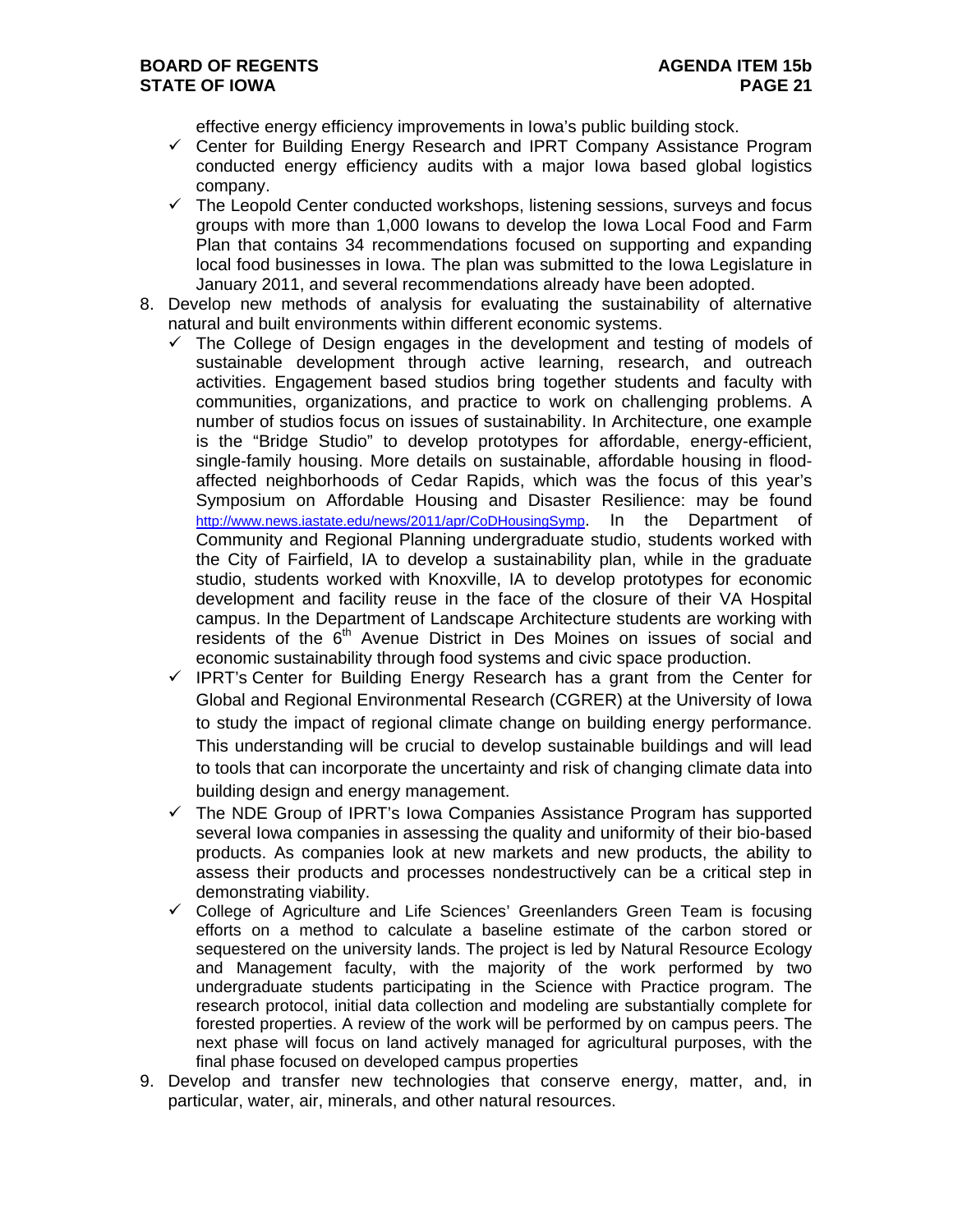# **BOARD OF REGENTS AGENUS AGENDA ITEM 15b STATE OF IOWA PAGE 22**

- $\checkmark$  IPRT's Center for Building Energy Research is a partner in the retrofit of a historic commercial building in the Sherman Hill District of Des Moines, Iowa. The developer, Chaden Halfhill (Indigo Dawn LLC and Silent Rivers, Inc.), has begun construction on the project called "Green and Main," a retrofit of a small-scale building with intentions of receiving LEED platinum certification. CBER's role is to help the project reach its energy efficiency and educational goals.
- $\checkmark$  CBER will monitor the energy performance of the 2009 Solar Decathlon house.
- $\checkmark$  The Leopold Center for Sustainable Agriculture, ISU's ABE (Dept. of Agricultural and Biosystems Engineering) and external partner Iowa Soybean Association completed economic and environmental performance evaluation for a new onfarm technology - denitrifying bioreactors – that is compatible with existing cropping practices and captures nitrate in water from underground tile drainage lines at the edge of fields, yielding water that is much cleaner when it enters Iowa streams and rivers.
- $\checkmark$  Extension and Fairfield are promoting sustainable living and energy efficiency with a shared employee who encourages and facilitates community sustainability programs initiated by businesses, industry, and other organizations in Fairfield and throughout 23 southeast Iowa counties. Fairfield's Iowa Power Fund Grant from the Iowa Office of Energy Independence provides primary funding, with additional support from private contributions, the City of Fairfield, and ISU Extension. From backyard conservation workshops to promoting sustainability at community events, the partnership is helping move Fairfield's "Go Green" strategic plan from concept to reality. The city's goals include creating and maintaining a sustainability culture; creating jobs, wealth, and opportunities for investment with sustainable development; and achieving sustainable community design, public policy, and infrastructure.
- $\checkmark$  Iowa State University Dining Services, Department of Residence, Facilities Planning and Management, University Compost Facility, and student organization, The GreenHouse Group, were awarded the 2010 Governor's Environmental Excellence Award and Special Recognition Award in Water Quality for their exemplary efforts in waste reduction, recycling, and supporting local business.
- 10. Sustain and create industries that drive the world's economic engines to improve the quality of life.
	- $\checkmark$  Joint research efforts are in place to improve the manufacturing and inspection of wind turbine blades with TPI, a Newton-based manufacturer.
	- $\checkmark$  The Iowa Energy Center / ISU BECON facility has provided a setting for pilotscale bioenergy research and demonstration for ISU researchers and Iowacentered start-up companies.
	- $\checkmark$  CBiRC has helped nurture start-up companies from ISU technology in sustainability, and have helped create several start-up companies (Avello and Glucan Biorenewables).
	- $\checkmark$  The IPRT Company Assistance R&D cost sharing program facilitated collaborations between five Iowa companies with researchers from 3 ISU colleges for research and development projects in technologies related to energy efficiency of buildings, bio-based fuels and chemicals, and fuel efficiency of diesel engines.
	- $\checkmark$  Extension efforts are helping advance the federal BioPreferred program and biobased products. In 2010, ISU Extension and USDA facilitated three public meetings with more than 400 stakeholders to talk about this program that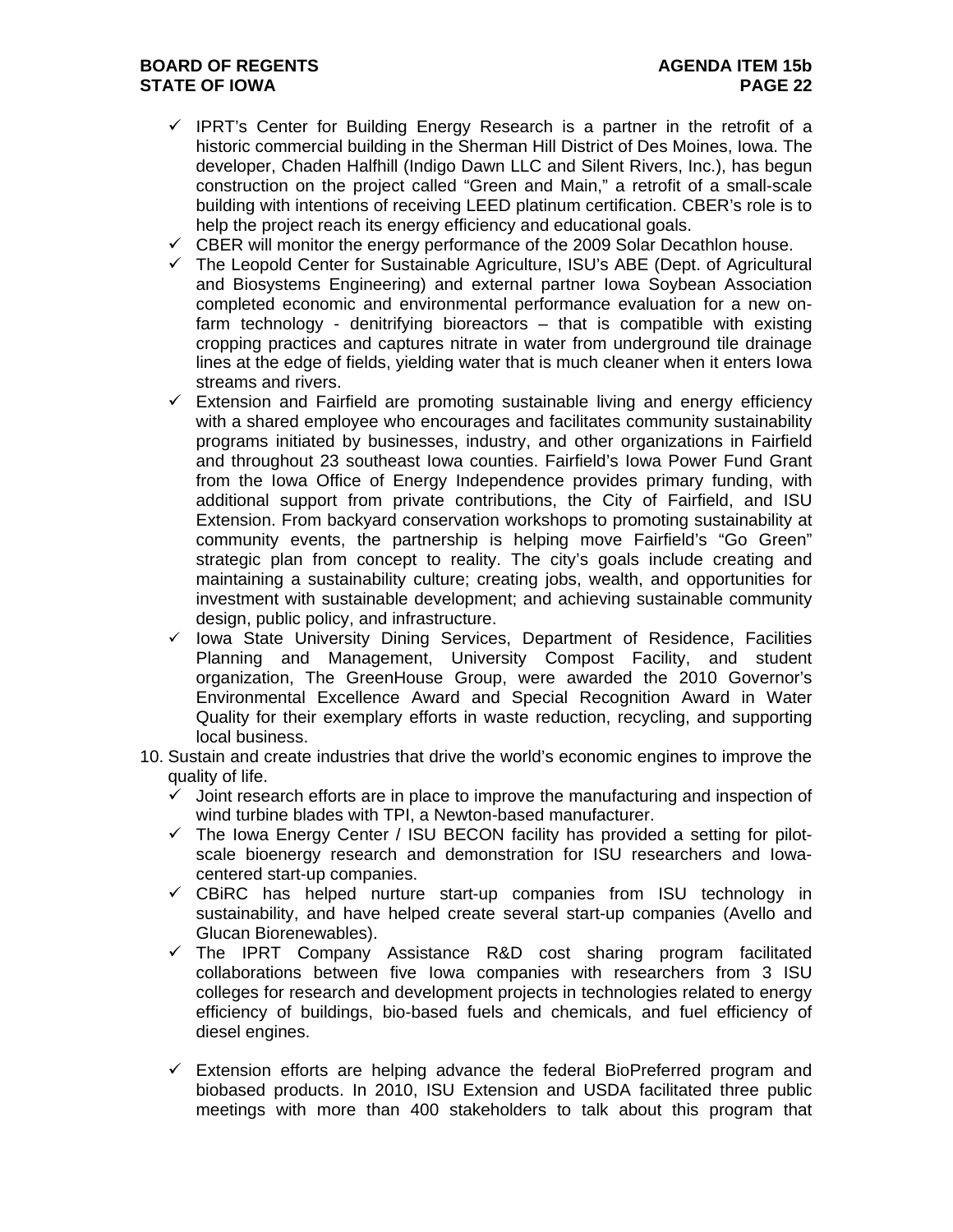requires all federal agencies to give preference to biobased products if they are reasonably available, reasonably priced, and meet performance standards. Extension supported USDA efforts at the GSA Expo conference by providing biobased product training to more than 2,000 federal, state, and local procurement officials on the potential for biobased products in green purchasing. Also because of ISU Extension efforts, 23,000 branded, biobased products from more than 2,200 U.S. manufacturers and vendors now are available through the BioPreferred program. Growth in the federal market for biobased products will enable manufacturers to produce biobased products more economically in commercial markets and spur development of new products.

- 11. Continue to develop and grow programs that are directed at sustainability for the nation and the developing world.
	- $\checkmark$  Through a shared position with the City of Ames, the Director of Sustainability is facilitating the City of Ames Sustainability Task Force focused on increasing the engagement of the Ames community in sustainability. Initial focus of this seven sector, 13 member task force is the reduction of electrical consumption.
	- $\checkmark$  There is a variety of research and curricular initiatives underway on the ISU campus that focus on furthering sustainability, as described throughout this report.
- 12. Provide public education to increase energy and resource conservation and the recycling and reuse of material.
	- $\checkmark$  The Iowa Energy Center conducts and sponsors public education programs centered on energy efficiency and renewable energy technologies.
	- $\checkmark$  Through sponsorship support from the Council on Sustainability, the College of Design hosted "A Week of Sustainable Cities" during Fall 2010, which featured the "Toward Sustainable Cities - Berlin Summer Academy 2010: Design Towards a Low-carbon Life Style" Exhibition, public lectures, and the opportunity for campus and community dialogue and engagement.
	- $\checkmark$  Through sponsorship support from the Council on Sustainability, the College of Design offered a free, public event, "Affordable Housing and Disaster Resilience Symposium" during Spring 2011 focused on strategies for continued development of sustainable neighborhoods and affordable housing in flood affected areas.
	- $\checkmark$  The Council on Sustainability hosted a Sustainability Forum featuring discussions led by student attendees of the AASHE 2010 Creating Sustainable Campuses and Communities on sustainability topics including student sustainability engagement opportunities, funding sources for campus sustainability projects, and sustainable transportation.
	- $\checkmark$  IPRT's Center for Building Energy Research is a partner in the retrofit of a historic commercial building in the Sherman Hill District of Des Moines, Iowa. The developer, Chaden Halfhill (Indigo Dawn LLC and Silent Rivers, Inc.), has begun construction on the project called "Green and Main," a retrofit of a small-scale building with intentions of receiving LEED platinum certification. CBER's role is to help the project reach its energy efficiency and educational goals.
	- $\checkmark$  In 2004, the city of Le Claire was accepted into the Partnering Landscape and Community Enhancement (PLaCE) program offered through ISU Extension and the ISU College of Design's Institute for Design Research and Outreach (IDRO). The community was paired with Iowa State community planning students who developed a comprehensive plan to address growth, transportation, the river and recreation, downtown revitalization, and tourism. Six years later, the city has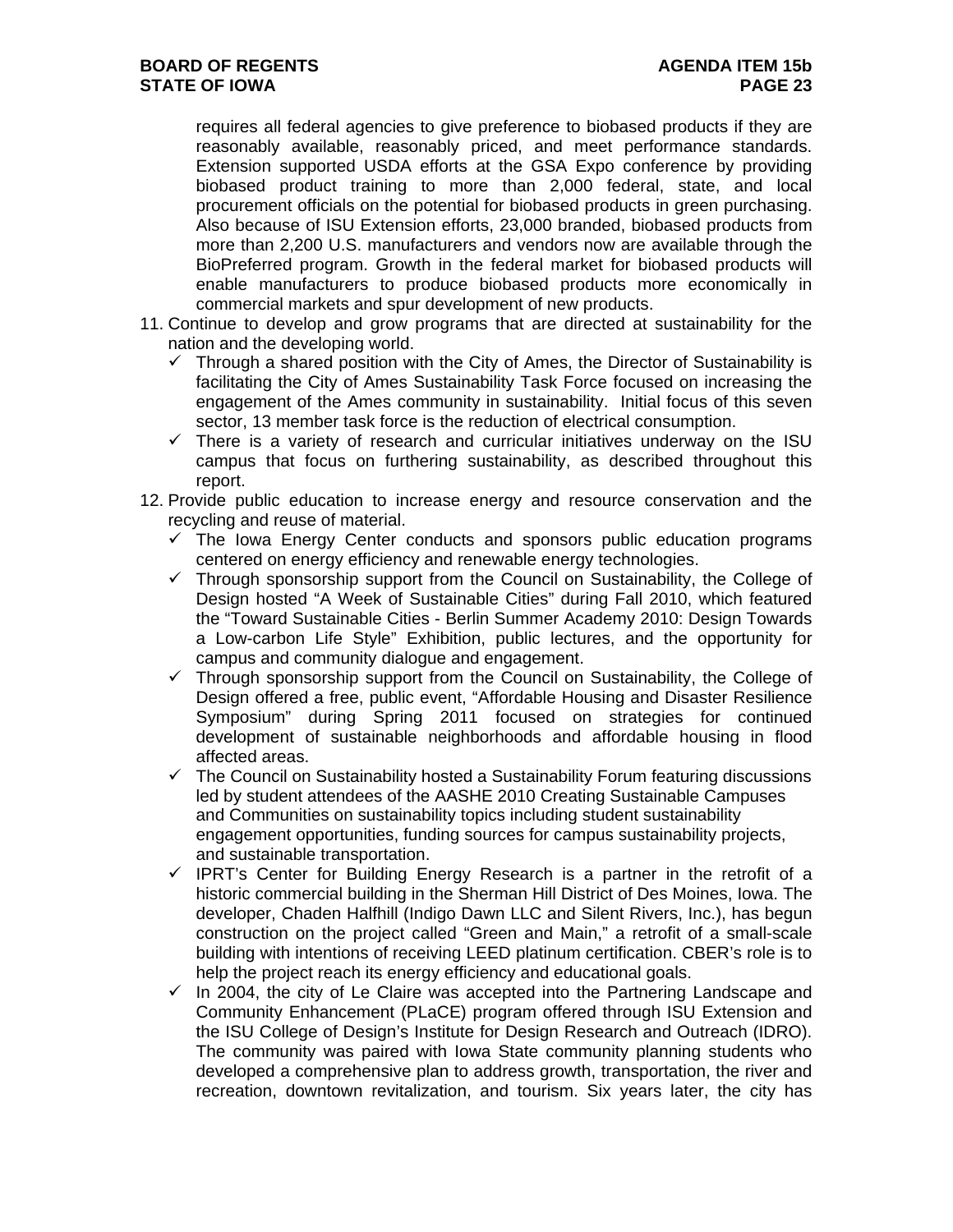completed phase one of a multimillion-dollar streetscape enhancement. According to Rick Reed, a member of the economic development board for the Le Claire Chamber of Commerce, PLaCE has been a catalyst for positive development in the community.

- $\checkmark$  Development and dissemination of an online monthly newsletter, Live Green Monthly that highlights sustainability initiatives and efforts of Iowa State University including research and engagement opportunities.
- $\checkmark$  Ongoing development of a Live Green! website that highlights sustainability initiatives and efforts of Iowa State University including research.
- $\checkmark$  Completion of the 3rd Annual ISU Symposium on Sustainability on February 21-22, 2011. The symposium offered students, staff, and faculty the opportunity to learn about Iowa State's sustainability accomplishments, initiatives, and activities of the past year, hear from those who have taken an active role in ISU's Live Green! initiative, and gain awareness from national and international sustainability keynote speakers.
- 13. Strengthen public education to reduce soil erosion, increase the use of best management practices regarding pesticides and fertilizers in agriculture, and to increase energy efficiency on farms.
	- $\checkmark$  The Leopold Center for Sustainable Agriculture and the Iowa Learning Farms created and promoted several educational materials and programs on soil erosion and lower use of chemicals, including cover crop systems for Iowa video, the award-winning Troubled Waters video and the launching of the Conservation Station, a mobile learning center that travels the state educating Iowans about the importance of soil and water.
	- $\checkmark$  ISU Extension collaborates with extension services from other Midwestern states in the annual Midwest Composting School to train composting operations on best management practices. Participants include engineers, consultants, farmers, agribusiness professionals, commercial composters, and regulators. Participants attend a combination of in-class and field activities, working in teams to learn how to use problem-solving tools they can apply in their daily operations. In survey results, all participants rated the school as good or excellent; 99 percent of the participants found the education useful for their composting operations.
	- $\checkmark$  As lowans consider organic and vegetable production as possible sustainable alternatives to conventional agriculture, ISU Extension's Ag Decision Maker website provides data, budgets, and decision tools on topics such as developing whole-farm and enterprise records, making the transition to organics, and pricing for profit. In addition, ISU Extension specialists present educational sessions on these materials. As a result, clients have indicated they plan to keep track of time and costs of production, evaluate and choose the right mix of products, and develop budgets for signature crops.

### **Other Sustainability Efforts:**

In addition to the above noted functional areas, Iowa State University has been very involved in identifying, planning, and facilitating opportunities for faculty, staff, and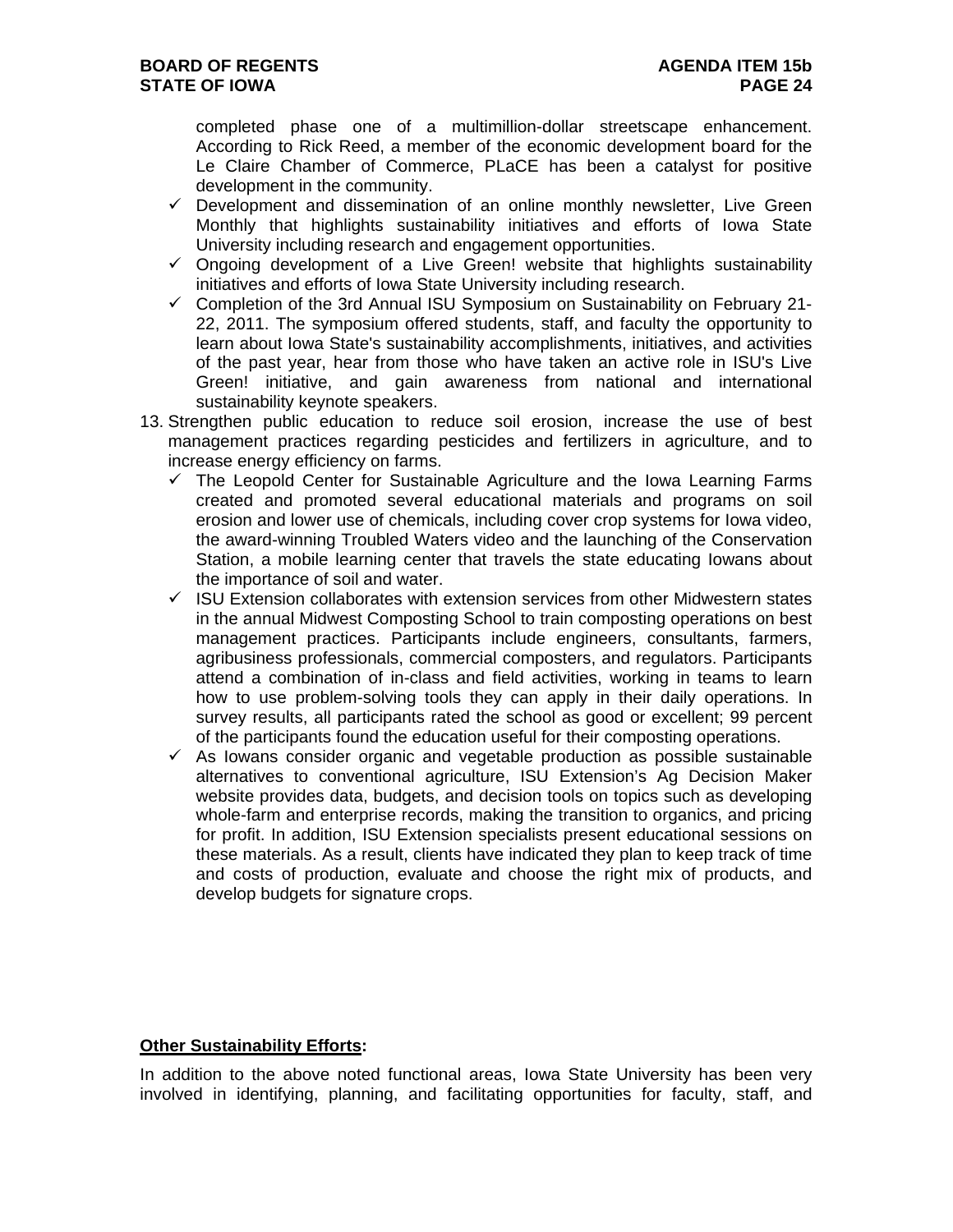## **BOARD OF REGENTS AGENUS AGENDA ITEM 15b STATE OF IOWA PAGE 25**

students to engage in sustainability events, initiatives, and awareness building over the past year. These opportunities have not only included the campus community; they have also included collaborative opportunities with the Ames community. The highlights of this campus and community engagement have included the following:

## **Campus Engagement:**

For students:

- $\triangleright$  Permanent appointment of a Director of Sustainability to the Government of the Student Body Cabinet.
- $\triangleright$  Establishment of a Government of the Student Body Sustainability Committee.
- Participation in the Campustown Action Association focused on revitalizing the Campustown community.
- $\triangleright$  Participation the City of Ames Sustainability Task Force (via the GSB Sustainability Director) focused on increasing the engagement of the Ames community in sustainability with initial focus on the reduction of electrical consumption.
- $\triangleright$  Participation in the National Electrical Contracting Association's Green Energy Challenge – international event focused on increasing the energy efficiency of a campus student housing facility (via the ISU Student Chapter of the National Electrical Contracting Association).
- $\triangleright$  Completion of a t-shirt collection event aimed at reducing the university's waste stream and providing clothing to communities in need (via the Frederiksen Court Community Council).
- $\triangleright$  Completion of a FreeCycle for students, faculty, and staff (via the ISU Dining Sustainability Coordinator).
- $\triangleright$  Participation in "Live Green at the Memorial Union" events increasing education, awareness, and engagement opportunities (via the Live Green interns).
- $\triangleright$  Partnership of Government of the Student Body, in providing a paperless Memorial Union Event Authorization process.
- > Implementation of the Greeks Go Green Initiative focused (initially) on increasing the energy efficiency of housing in the Greek Community.
- $\triangleright$  Completion of a Battery Collection Competition and Battery Recycling Education and Awareness Event (via SIFE – Students in Free Enterprise).
- $\triangleright$  Establishment of a campus car sharing program.
- $\triangleright$  Production of biodiesel (via the student organization, ISU Biobus), from used cooking oil to be utilized in campus and community public buses, and participation in the Earth Day Launch Party (featured in U.S. News and World Report's list of "10 College Campuses Getting Creative for Earth Day".
- $\triangleright$  Participation in the EPA Game Day Recycling Challenge national competition focused on large event waste diversion (via the student organization Engineers for a Sustainable World).
- $\triangleright$  Participation in Earth Hour international event focused on raising awareness regarding energy use – (via The GreenHouse Group).
- $\triangleright$  Participation in Recyclemania international competition focused on campus waste diversion (via The GreenHouse Group).
- $\triangleright$  Commitment to sustainability in the 2011 annual community Fashion Show sustainability was this year's theme and was woven into the entire Fashion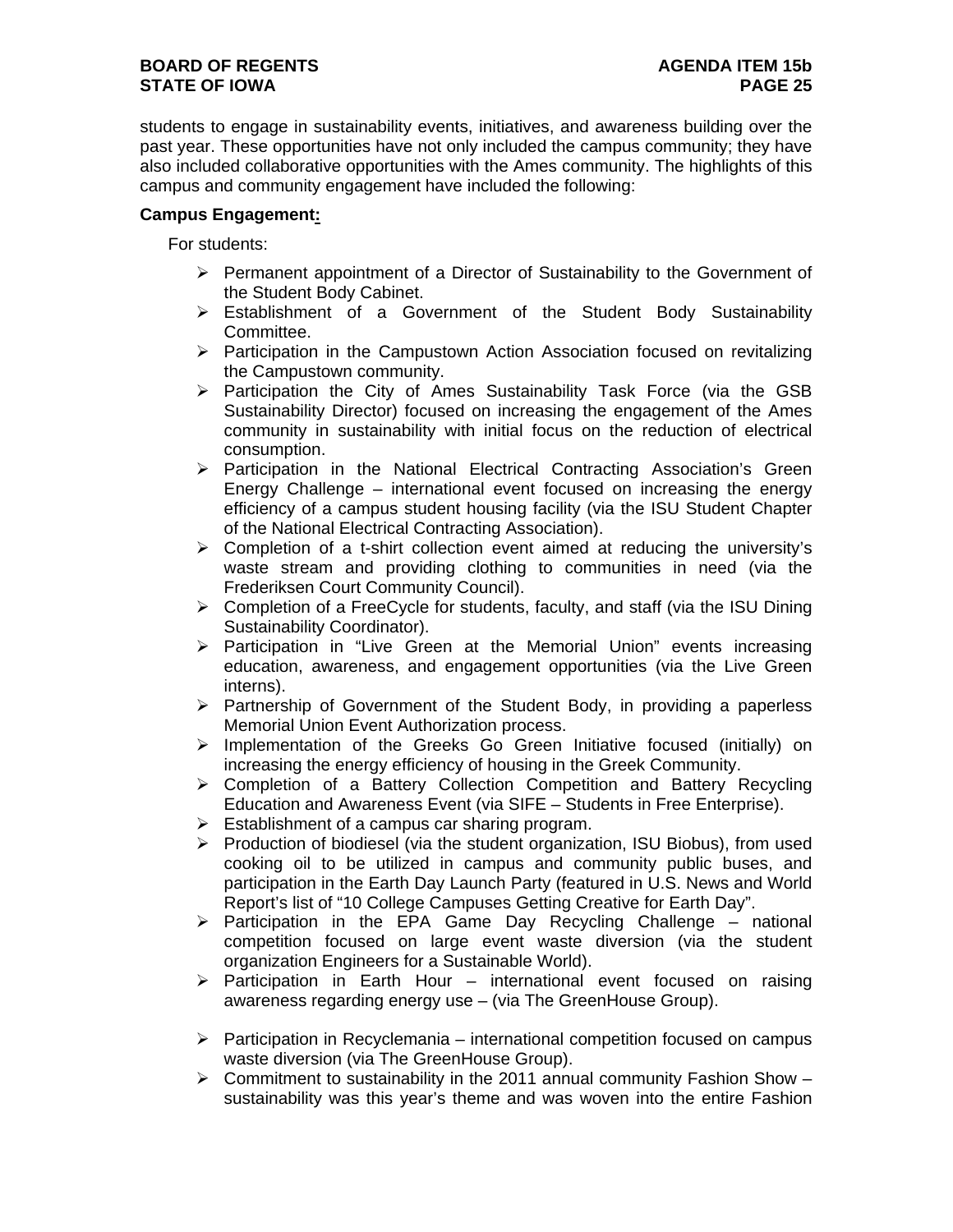Week event including a Central Campus tie-dye event, a recycled materials design competition, and stage curtains made from recycled materials.

- $\triangleright$  Commitment to sustainability in the 2011 annual community Modern Dance Company event, Barchje – sustainability was this year's theme and was woven into the entire performance, "Project Earth: Dance, Nature and Sustainability".
- $\triangleright$  Establishment of a community clothing swap event (via Closets Collide).
- $\triangleright$  Establishment of a beverage container recycling initiative, "Get Caught Green Handed" as part of annual VEISHEA event (via The GreenHouse Group).
- $\triangleright$  Establishment of a student-managed campus food bank for students (SHOP – Students Helping Our Peers).
- $\triangleright$  Establishment of two Live Green internship positions.
- > Participation in the American Solar Challenge and Formula Sun Grand Prix (via Team PrISUm).
- Development of VEISHEA and Earth Day Campus Sustainability Tours (via Leaders for a Sustainable Community).
- Development of sustainability-themed reference resources through a graduate and undergraduate internship at Parks Library.
- $\triangleright$  Development and dissemination of an online monthly newsletter, Live Green Monthly that highlights sustainability initiatives and efforts of Iowa State University including research and engagement opportunities.
- $\triangleright$  Implementation of a single-stream recycling campus expansion pilot project (via the Government of the Student Body Sustainability Committee).
- $\triangleright$  Participation in Raketober Fest (via The GreenHouse Group) focused on raising awareness about composting.
- $\triangleright$  Participation in a disposable water bottle sculpture contest (via ActivUS) focused on raising awareness about disposables in the waste stream and alternatives to using disposables.
- $\triangleright$  Participation in VEISHEA Service Day opportunities including Keep Iowa State Beautiful's Stash the Trash community event.
- **Participation in a Student Sustainability Visioning Session held during the 3<sup>rd</sup>** Annual Symposium on Sustainability Event, February 21-22, 2011.
- Participation in Global Fast (via Engineers for a Sustainable World) focused on ending extreme global poverty through sacrificial living and effective giving. ISU's Global Fast project focused on increasing access to clean and reliable water resources through giving up a meal and donating its value.
- $\triangleright$  Completion of individual, class, and organizational projects focused on the following sustainability topics:
	- Carbon Footprint
	- ❖ Solar Lighting
	- Expansion and Diversification of Campus Recycling
	- Sustainability campus education and awareness promotions and products (including press releases, website design, social marketing, event publicity, how-to guides, living green tips, informational presentations and interpretive signage for campus sustainability products and processes)
	- ❖ Waste Management
	- ❖ Waste Diversion
	- Water Availability
	- Water Quality
	- ❖ Water Conservation
	- ❖ Energy Conservation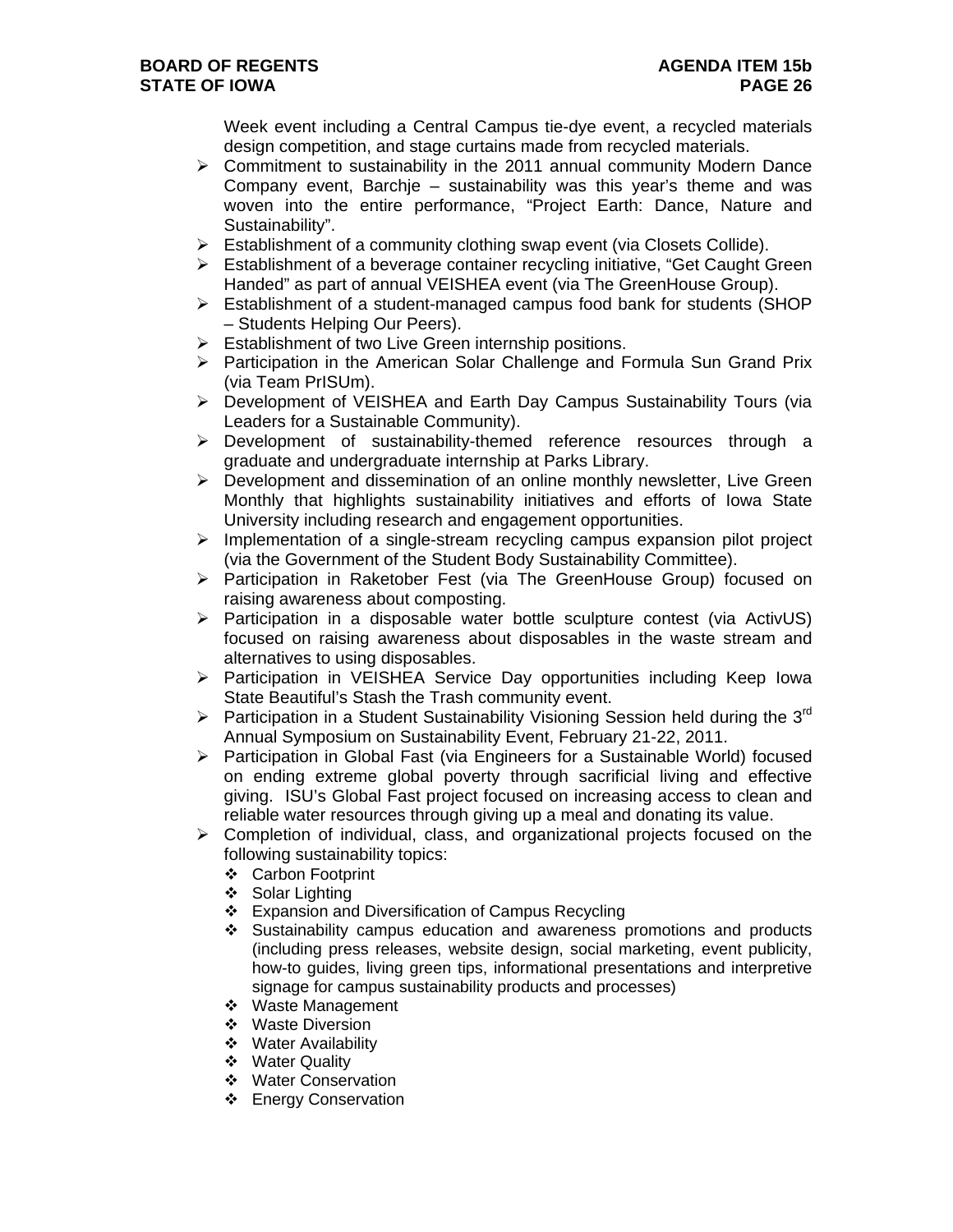- Sustainable Fashion
- ❖ Sustainable Food Supply
- ❖ Sustainable Transportation
- ❖ Sustainable Funding

For faculty and staff:

- $\triangleright$  Participation in Earth Week State and Federal Employees Electronics Recycling Event.
- $\triangleright$  Participation in Keep Iowa State Beautiful's annual Stash the Trash community event.
- > Participation in Global Fast.
- > Participation in VEISHEA "Get Caught Green Handed" recycling event.
- ▶ Participation in VEISHEA and Earth Day Campus Sustainability Tours.
- $\triangleright$  Opportunity for faculty and staff involvement on newly established Campus Sustainability Working Group – which included the completion of a Sustainability Planning Document.
- $\triangleright$  Participation in Faculty and Staff Sustainability Visioning Sessions held during the 3<sup>rd</sup> Annual Symposium on Sustainability Event, February 21-22, 2011.
- $\triangleright$  Development and dissemination of an online monthly newsletter. Live Green Monthly that highlights sustainability initiatives and efforts of Iowa State University including research and engagement opportunities.
- $\triangleright$  Participation in the National Electrical Contracting Association's Green Energy Challenge – international event focused on increasing the energy efficiency of a campus student housing facility.
- $\triangleright$  Participation in the Campustown Action Association focused on revitalizing the Campustown community.
- $\triangleright$  Establishment of a Wellness Subcommittee of the VP of Student Affairs Green Team focused on social sustainability opportunities including support of the student food bank and workplace safety.
- $\triangleright$  Completion of a t-shirt collection event aimed at reducing the university's waste stream and providing clothing to communities in need.
- $\triangleright$  Completion of a campus FreeCycle event.
- $\triangleright$  Implementation of the Greeks Go Green Initiative focused (initially) on increasing the energy efficiency of housing in the Greek Community.
- $\triangleright$  Participation in a Battery Collection Competition and Battery Recycling Education and Awareness Event.
- $\triangleright$  Development of a campus car share program.
- $\triangleright$  Participation in the EPA Game Day Recycling Challenge national competition focused on large event waste diversion.
- > Participation in Earth Hour an international event focused on raising awareness regarding energy use.
- $\triangleright$  Participation in community clothing swap events.
- $\triangleright$  Participation in the establishment and support of a student-managed campus food bank for students.
- $\triangleright$  Design and implementation of a single-stream recycling campus expansion pilot project.